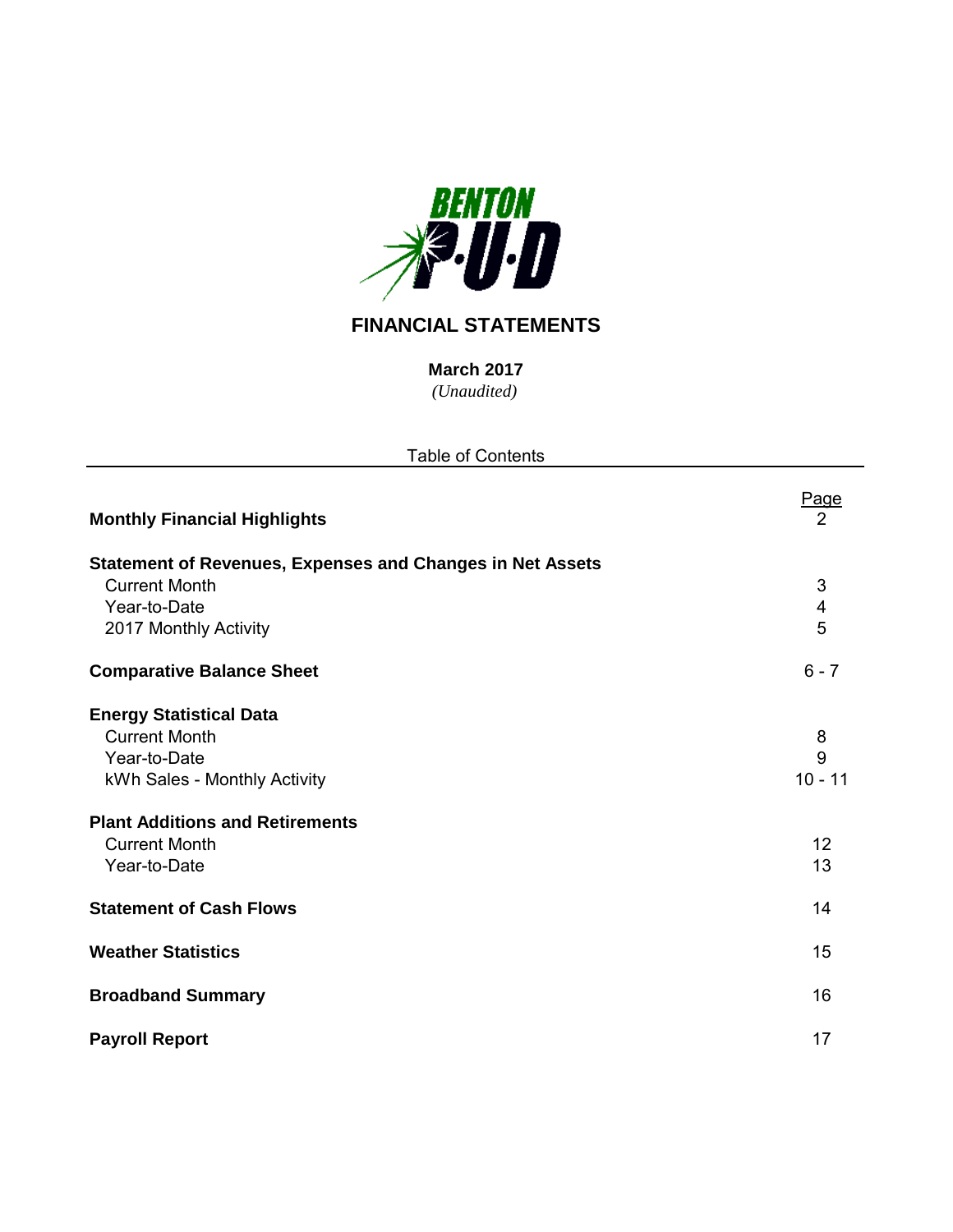

# *Financial Highlights March 2017*

 *Issue date: 5/2/17*

**Contract Street** 

Financial highlights for the month of March:

- District operations resulted in a decrease in net assets of \$131,000 for the month.<br>
> The average temperature of 46.8° was 0.3° above normal. Heating degree days The average temperature of 46.8° was 0.3° above normal. Heating degree days were even with the 14 year average.<br>
> Total retail kWh billed during March was 17% above last year.
- $\geq$  Total retail kWh billed during March was 17% above last year.<br> $\geq$  Net power supply costs were \$5.3M for the month with energy
- Net power supply costs were \$5.3M for the month with energy sales for resale of \$1.9M and an average price of \$23 per MWh.
- $\triangleright$  March's non-power operating costs of \$1.6 million before taxes and depreciation were 5% below last year.
- $\triangleright$  Net capital expenditures were \$1.7M for the month.

|                               |            | (in thousands of dollars) |            |     |     |            |     |     |            |     |            |            |                       |               |                         |
|-------------------------------|------------|---------------------------|------------|-----|-----|------------|-----|-----|------------|-----|------------|------------|-----------------------|---------------|-------------------------|
| <b>Change in Net Position</b> | <b>Jan</b> | <b>Feb</b>                | <b>Mar</b> | Apr | May | <b>Jun</b> | Jul | Aug | <b>Sep</b> | Oct | <b>Nov</b> | <b>Dec</b> | <b>Total YTD</b>      | <b>Budget</b> | 2017<br><b>Forecast</b> |
| Actual                        | \$2,016    | \$709                     | (\$131)    |     |     |            |     |     |            |     |            |            | \$2,594               |               | \$6,300                 |
| <b>Budget</b>                 | \$729      | (\$792)                   | (\$1,977)  |     |     |            |     |     |            |     |            |            | (\$2,040)             | \$1,983       |                         |
|                               |            |                           |            |     |     |            |     |     |            |     |            |            |                       |               |                         |
| <b>Net Margin</b>             | Jan        | Feb                       | Mar        | Apr | May | Jun        | Jul | Aug | Sep        | Oct | <b>Nov</b> | <b>Dec</b> | <b>Total</b>          | <b>Budget</b> | Forecast                |
| <b>Retail Revenues</b>        | \$12,877   | \$10,163                  | \$7,899    |     |     |            |     |     |            |     |            |            | \$30,939              | \$122,676     | \$124,911               |
| Less: Net Power Costs         | (7, 775)   | (6, 567)                  | (5,320)    |     |     |            |     |     |            |     |            |            | (19, 657)             | (80, 796)     | (79, 905)               |
| Net Margin                    | \$5,102    | \$3,596                   | \$2,579    | \$0 | \$0 | \$0        | \$0 | \$0 | \$0        | \$0 | \$0        | \$0        | \$11,283              | \$41,880      | \$45,006                |
|                               |            |                           |            |     |     |            |     |     |            |     |            |            |                       |               |                         |
| <b>Net Capital Costs</b>      | Jan        | Feb                       | <b>Mar</b> | Apr | May | Jun        | Jul | Aug | <b>Sep</b> | Oct | <b>Nov</b> | <b>Dec</b> | <b>Total</b>          | <b>Budget</b> |                         |
| Capital Expenditures          | \$766      | \$1.001                   | \$1,759    |     |     |            |     |     |            |     |            |            | \$3,525               | \$15,041      |                         |
| Less: Capital Contributions   | (29)       | (11)                      | (36)       |     |     |            |     |     |            |     |            |            | (75)                  | (1,057)       |                         |
| Net Capital Costs             | \$737      | \$990                     | \$1,722    | \$0 | \$0 | \$0        | \$0 | \$0 | \$0        | \$0 | \$0        | \$0        | \$3,450               | \$13,984      |                         |
|                               |            |                           |            |     |     |            |     |     |            |     |            |            |                       |               |                         |
| <b>Load Statistics</b>        | Jan        | Feb                       | Mar        | Apr | May | Jun        | Jul | Aug | Sep        | Oct | <b>Nov</b> | <b>Dec</b> | <b>YTD</b><br>Average | <b>Budget</b> |                         |
| aMW - Retail Sales (Billed)   | 228        | 221                       | 169        |     |     |            |     |     |            |     |            |            | 206                   | 200           |                         |
| aMW - Sales for Resale        | 48         | 68                        | 111        |     |     |            |     |     |            |     |            |            | 76                    | 53            |                         |



**March Power Resource Stack**



\*2017 budget included a 2.9% revenue increase, and the 2017 forecast has a 1.6% revenue increase. +Actual retail revenues in the graph above and below include unbilled revenue to match revenues with expenses.



| ıil | <b>Key Ratios</b>                                                           |        |
|-----|-----------------------------------------------------------------------------|--------|
|     | <b>Current Ratio</b>                                                        | 3.56:1 |
|     | Debt Service Coverage (2014 Actual)                                         | 3.38   |
|     | Debt Service Coverage (2015 Actual)                                         | 2.93   |
|     | Debt Service Coverage (2016 Actual)                                         | 2.91   |
|     | Debt Service Coverage (2017 Projection)<br>(includes capital contributions) | 3.49   |

| <b>Other Statistics</b>                    |    |        |         |  |  |  |  |  |  |  |
|--------------------------------------------|----|--------|---------|--|--|--|--|--|--|--|
| Unrestricted Undesignated Reserves         | \$ | 29.2   | million |  |  |  |  |  |  |  |
| Bond Insurance Replacement (designated) \$ |    | 3.0    | million |  |  |  |  |  |  |  |
| Power Market Volatility (designated)       | \$ | 3.3    | million |  |  |  |  |  |  |  |
| Special Capital (designated)               | \$ | 16.9   | million |  |  |  |  |  |  |  |
| <b>Customer Deposits (designated)</b>      | \$ | 1.4    | million |  |  |  |  |  |  |  |
| Bond Principal & Interest (restricted)     | \$ | 2.5    | million |  |  |  |  |  |  |  |
| Bond Reserve Account (restricted)          | \$ | 1.1    | million |  |  |  |  |  |  |  |
| Net Utility Plant                          | \$ | 124.3  | million |  |  |  |  |  |  |  |
| Long-Term Debt                             | \$ | 64.7   | million |  |  |  |  |  |  |  |
| Non-Contingent Employees                   |    | 151.25 |         |  |  |  |  |  |  |  |
| Contingent YTD FTE's                       |    | 0.73   |         |  |  |  |  |  |  |  |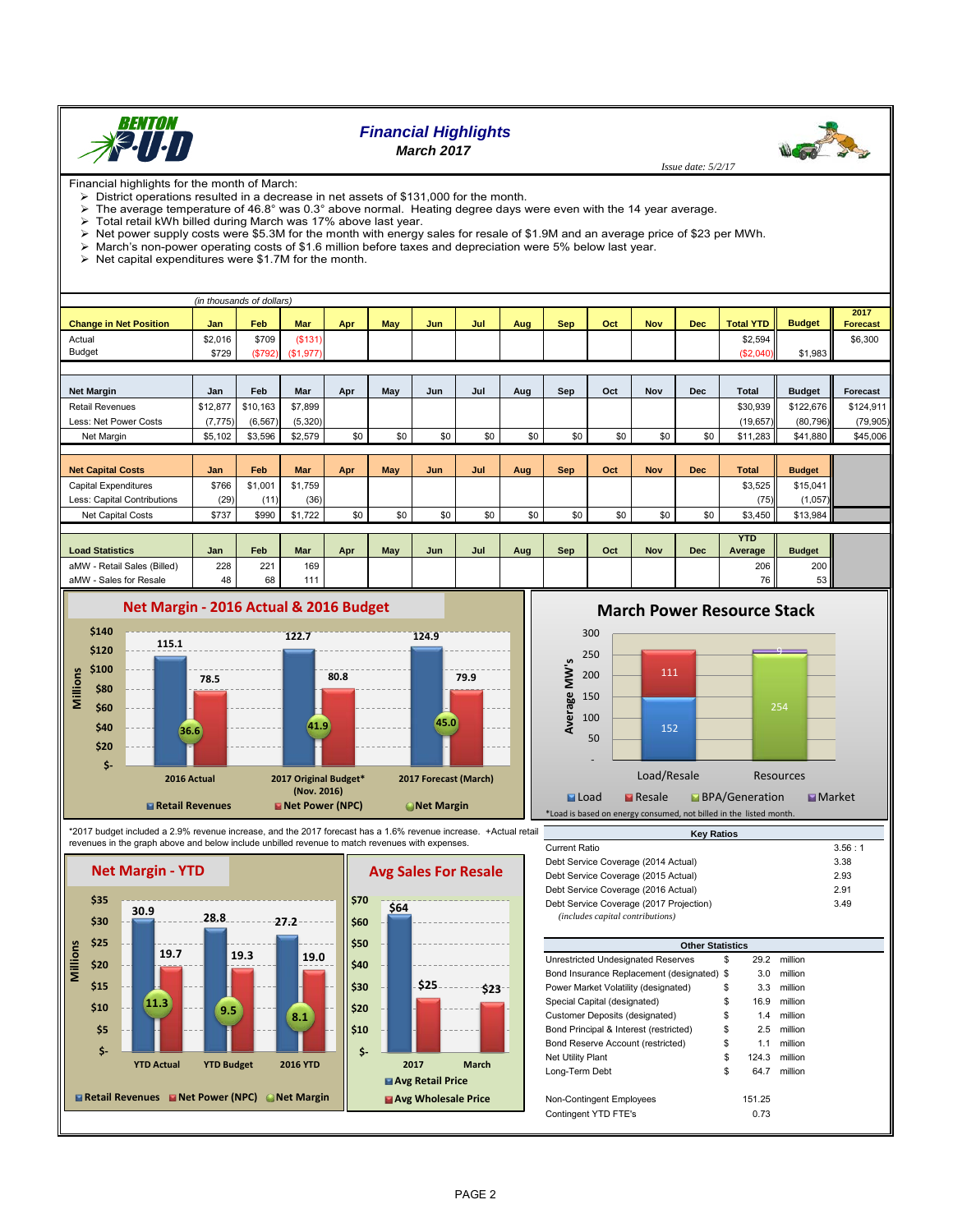#### **PUBLIC UTILITY DISTRICT NO.1 OF BENTON COUNTY STATEMENT OF REVENUES, EXPENSES, AND CHANGE IN NET POSITION MARCH 2017**

|                                                            | 3/31/17       |               | 3/31/16                  |               |                          |  |
|------------------------------------------------------------|---------------|---------------|--------------------------|---------------|--------------------------|--|
|                                                            | <b>ACTUAL</b> | <b>BUDGET</b> | <b>PCT</b><br><b>VAR</b> | <b>ACTUAL</b> | <b>PCT</b><br><b>VAR</b> |  |
| <b>OPERATING REVENUES</b>                                  |               |               |                          |               |                          |  |
| Energy Sales - Retail                                      | 7,899,029     | 7,140,090     | 11%                      | 9,644,163     | $-18%$                   |  |
| <b>City Occupation Taxes</b>                               | 558.477       | 491,577       | 14%                      | 424,388       | 32%                      |  |
| <b>Bad Debt Expense</b>                                    | (17,000)      | (19,616)      | $-13%$                   | (18,000)      | $-6%$                    |  |
| <b>Energy Sales for Resale</b>                             | 1,925,081     | 2,084,698     | $-8%$                    | 1,537,368     | 25%                      |  |
| Transmission of Power for Others                           | 133,857       | 57,202        | 134%                     | 93.851        | 43%                      |  |
| <b>Broadband Revenue</b>                                   | 175,479       | 173,393       | 1%                       | 168,670       | 4%                       |  |
| Other Revenue                                              | 49,504        | 558,870       | $-91%$                   | 538,251       | $-91%$                   |  |
| <b>TOTAL OPERATING REVENUES</b>                            | 10,724,427    | 10,486,214    | 2%                       | 12,388,691    | $-13%$                   |  |
| <b>OPERATING EXPENSES</b>                                  |               |               |                          |               |                          |  |
| <b>Purchased Power</b>                                     | 6,151,081     | 7,075,728     | $-13%$                   | 6,395,487     | $-4%$                    |  |
| <b>Purchased Transmission &amp; Ancillary Services</b>     | 1,074,761     | 1,064,348     | 1%                       | 1,149,342     | $-6%$                    |  |
| <b>Conservation Program</b>                                | 4,894         | 55,553        | $-91%$                   | 26,344        | $-81%$                   |  |
| <b>Total Power Supply</b>                                  | 7,230,737     | 8,195,629     | $-12%$                   | 7,571,173     | $-4%$                    |  |
| Transmission Operation & Maintenance                       | 20,981        | 10,545        | 99%                      | 19,605        | 7%                       |  |
| Distribution Operation & Maintenance                       | 730,260       | 907,250       | $-20%$                   | 714,348       | 2%                       |  |
| <b>Broadband Expense</b>                                   | 40.023        | 70,461        | $-43%$                   | 83,545        | $-52%$                   |  |
| Customer Accounting, Collection & Information              | 296,428       | 364,969       | $-19%$                   | 326,396       | $-9%$                    |  |
| Administrative & General                                   | 499,401       | 596,133       | $-16%$                   | 507,316       | $-2%$                    |  |
| Subtotal before Taxes & Depreciation                       | 1,587,094     | 1,949,358     | $-19%$                   | 1,651,210     | $-4%$                    |  |
| Taxes                                                      | 1,155,928     | 1,110,570     | 4%                       | 1,019,926     | 13%                      |  |
| Depreciation & Amortization                                | 830,462       | 1,145,695     | $-28%$                   | 1,194,304     | $-30%$                   |  |
| <b>Total Other Operating Expenses</b>                      | 3,573,484     | 4,205,623     | $-15%$                   | 3,865,440     | $-8%$                    |  |
| <b>TOTAL OPERATING EXPENSES</b>                            | 10,804,221    | 12,401,252    | $-13%$                   | 11,436,613    | $-6%$                    |  |
| <b>OPERATING INCOME (LOSS)</b>                             | (79, 793)     | (1,915,038)   | -96%                     | 952,078       | $-108%$                  |  |
| <b>NONOPERATING REVENUES &amp; EXPENSES</b>                |               |               |                          |               |                          |  |
| Interest Income                                            | 46,357        | 20,833        | 123%                     | 29,676        | 56%                      |  |
| Other Income                                               | 40.024        | 31,339        | >200%                    | 98,287        | >200%                    |  |
| Other Expense                                              |               |               | n/a                      |               | n/a                      |  |
| <b>Interest Expense</b>                                    | (236, 935)    | (243, 291)    | $-3%$                    | (273, 389)    | $-13%$                   |  |
| Debt Discount/Premium Amortization & Loss on Defeased Debt | 41,348        | 41,349        | 0%                       | 35,230        | 17%                      |  |
| MtM Gain/(Loss) on Investments                             | (2,980)       |               | n/a                      | 18,020        | $-117%$                  |  |
| <b>TOTAL NONOPERATING REVENUES &amp; EXPENSES</b>          | (112, 186)    | (149, 770)    | $-25%$                   | (92, 176)     | 22%                      |  |
| <b>INCOME (LOSS) BEFORE CAPITAL CONTRIBUTIONS</b>          | (191, 979)    | (2,064,808)   | $-91%$                   | 859,902       | $-122%$                  |  |
| <b>CAPITAL CONTRIBUTIONS</b>                               | 36,169        | 88,102        | -59%                     | 109,333       | $-67%$                   |  |
| <b>CHANGE IN NET POSITION</b>                              | (155, 810)    | (1,976,706)   | $-92%$                   | 969.235       | $-116%$                  |  |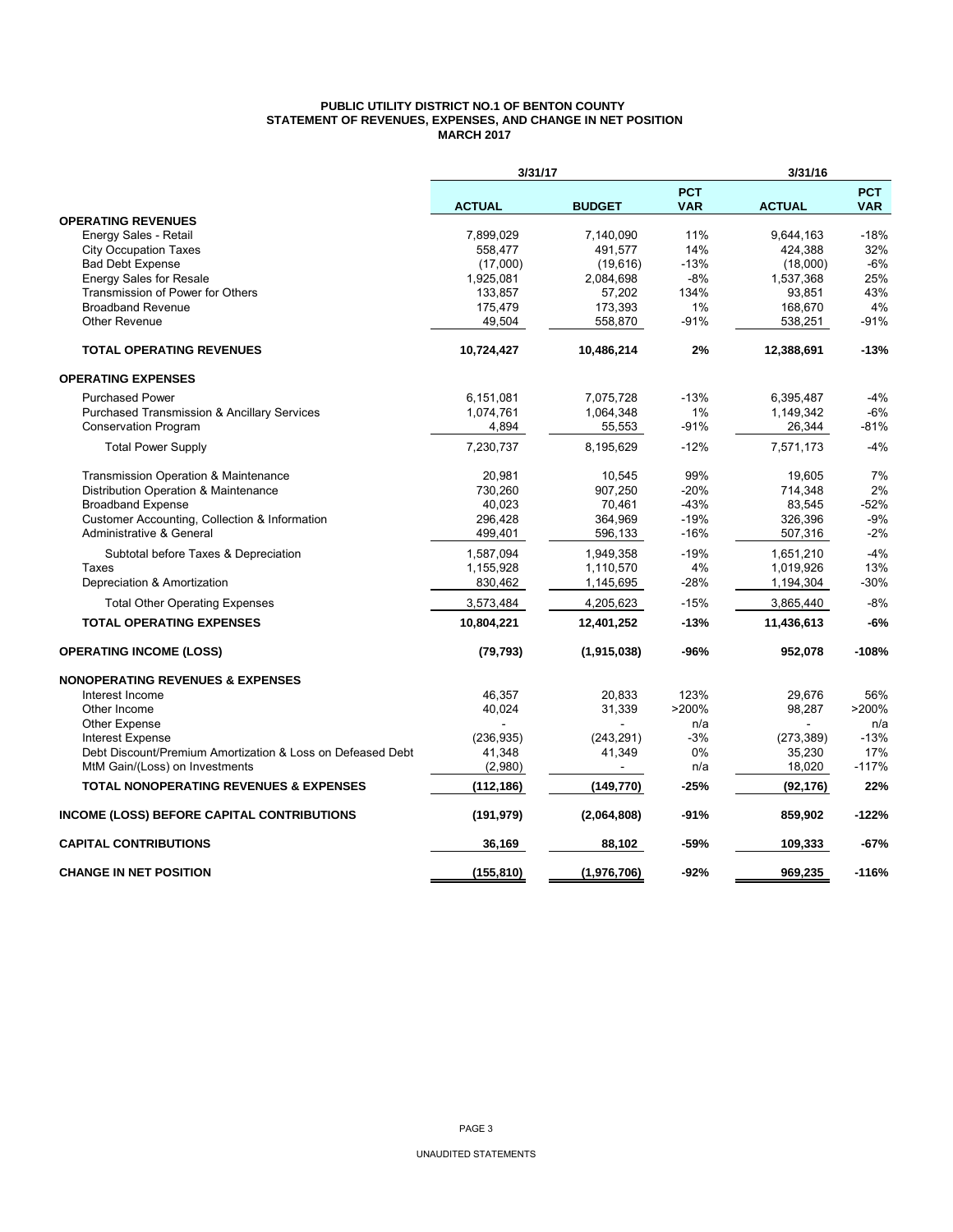#### **PUBLIC UTILITY DISTRICT NO.1 OF BENTON COUNTY STATEMENT OF REVENUES, EXPENSES, AND CHANGE IN NET POSITION YEAR TO DATE**

|                                                            | 3/31/17       |               | 3/31/16                  |               |                          |  |
|------------------------------------------------------------|---------------|---------------|--------------------------|---------------|--------------------------|--|
|                                                            | <b>ACTUAL</b> | <b>BUDGET</b> | <b>PCT</b><br><b>VAR</b> | <b>ACTUAL</b> | <b>PCT</b><br><b>VAR</b> |  |
| <b>OPERATING REVENUES</b>                                  |               |               |                          |               |                          |  |
| Energy Sales - Retail                                      | 30,939,321    | 27,196,584    | 14%                      | 27,156,641    | 14%                      |  |
| <b>City Occupation Taxes</b>                               | 1,950,617     | 1,483,195     | 32%                      | 1,544,433     | 26%                      |  |
| <b>Bad Debt Expense</b>                                    | (58,000)      | (59, 186)     | $-2%$                    | (51,000)      | 14%                      |  |
| <b>Energy Sales for Resale</b>                             | 4,549,169     | 5,206,201     | $-13%$                   | 4,385,323     | 4%                       |  |
| Transmission of Power for Others                           | 376,619       | 171,606       | 119%                     | 239,413       | 57%                      |  |
| <b>Broadband Revenue</b>                                   | 552,146       | 510,775       | 8%                       | 502,519       | 10%                      |  |
| Other Revenue                                              | 670,785       | 745,612       | $-10%$                   | 694,628       | $-3%$                    |  |
| <b>TOTAL OPERATING REVENUES</b>                            | 38,980,657    | 35,254,787    | 11%                      | 34,471,957    | 13%                      |  |
| <b>OPERATING EXPENSES</b>                                  |               |               |                          |               |                          |  |
| <b>Purchased Power</b>                                     | 21,116,984    | 21,271,735    | $-1%$                    | 20,203,868    | 5%                       |  |
| <b>Purchased Transmission &amp; Ancillary Services</b>     | 3,276,851     | 3,209,116     | 2%                       | 3,273,072     | 0%                       |  |
| <b>Conservation Program</b>                                | 49,894        | 166,660       | $-70%$                   | 169,040       | $-70%$                   |  |
| <b>Total Power Supply</b>                                  | 24,443,730    | 24,647,511    | $-1%$                    | 23,645,980    | 3%                       |  |
| Transmission Operation & Maintenance                       | 32,747        | 29,537        | 11%                      | 29,766        | 10%                      |  |
| Distribution Operation & Maintenance                       | 2,394,517     | 2,389,101     | 0%                       | 2,127,516     | 13%                      |  |
| <b>Broadband Expense</b>                                   | 184,686       | 210,206       | $-12%$                   | 160,705       | 15%                      |  |
| Customer Accounting, Collection & Information              | 841,940       | 954,567       | $-12%$                   | 793,617       | 6%                       |  |
| Administrative & General                                   | 1,853,403     | 1,802,600     | 3%                       | 1,701,227     | 9%                       |  |
| Subtotal before Taxes & Depreciation                       | 5,307,293     | 5,386,011     | $-1%$                    | 4,812,831     | 10%                      |  |
| Taxes                                                      | 4,064,193     | 3,593,173     | 13%                      | 3,334,051     | 22%                      |  |
| Depreciation & Amortization                                | 2,491,976     | 3,470,005     | -28%                     | 3,588,262     | $-31%$                   |  |
| <b>Total Other Operating Expenses</b>                      | 11,863,462    | 12,449,189    | $-5%$                    | 11,735,144    | 1%                       |  |
| <b>TOTAL OPERATING EXPENSES</b>                            | 36,307,192    | 37,096,700    | $-2%$                    | 35,381,124    | 3%                       |  |
| <b>OPERATING INCOME (LOSS)</b>                             | 2,673,465     | (1, 841, 913) | >200%                    | (909, 167)    | >200%                    |  |
| <b>NONOPERATING REVENUES &amp; EXPENSES</b>                |               |               |                          |               |                          |  |
| Interest Income                                            | 119,493       | 62,499        | 91%                      | 82,710        | 44%                      |  |
| Other Income                                               | 292,626       | 94,017        | >200%                    | 98,345        | 198%                     |  |
| <b>Other Expense</b>                                       |               |               | n/a                      |               | n/a                      |  |
| <b>Interest Expense</b>                                    | (718, 507)    | (736, 957)    | $-3%$                    | (632, 282)    | 14%                      |  |
| Debt Discount/Premium Amortization & Loss on Defeased Debt | 124,045       | 124,046       | 0%                       | 105,690       | 17%                      |  |
| MtM Gain/(Loss) on Investments                             | 2,390         |               | n/a                      | 66,940        | $-96%$                   |  |
| <b>TOTAL NONOPERATING REVENUES &amp; EXPENSES</b>          | (179, 953)    | (456, 395)    | -61%                     | (278,597)     | $-35%$                   |  |
| <b>INCOME (LOSS) BEFORE CAPITAL CONTRIBUTIONS</b>          | 2,493,512     | (2, 298, 308) | >200%                    | (1, 187, 764) | >200%                    |  |
| <b>CAPITAL CONTRIBUTIONS</b>                               | 75,492        | 264,306       | $-71%$                   | 362,672       | $-79%$                   |  |
| <b>CHANGE IN NET POSITION</b>                              | 2,569,004     | (2,034,002)   | >200%                    | (825,092)     | >200%                    |  |
| <b>TOTAL NET POSITION, BEGINNING OF YEAR</b>               | 110,681,246   | 111,617,453   | 0%                       | 116,306,568   | $-2%$                    |  |
| TOTAL NET POSITION, END OF YEAR                            | 113,250,250   | 109,583,451   | 0.1%                     | 115,481,476   | $-4%$                    |  |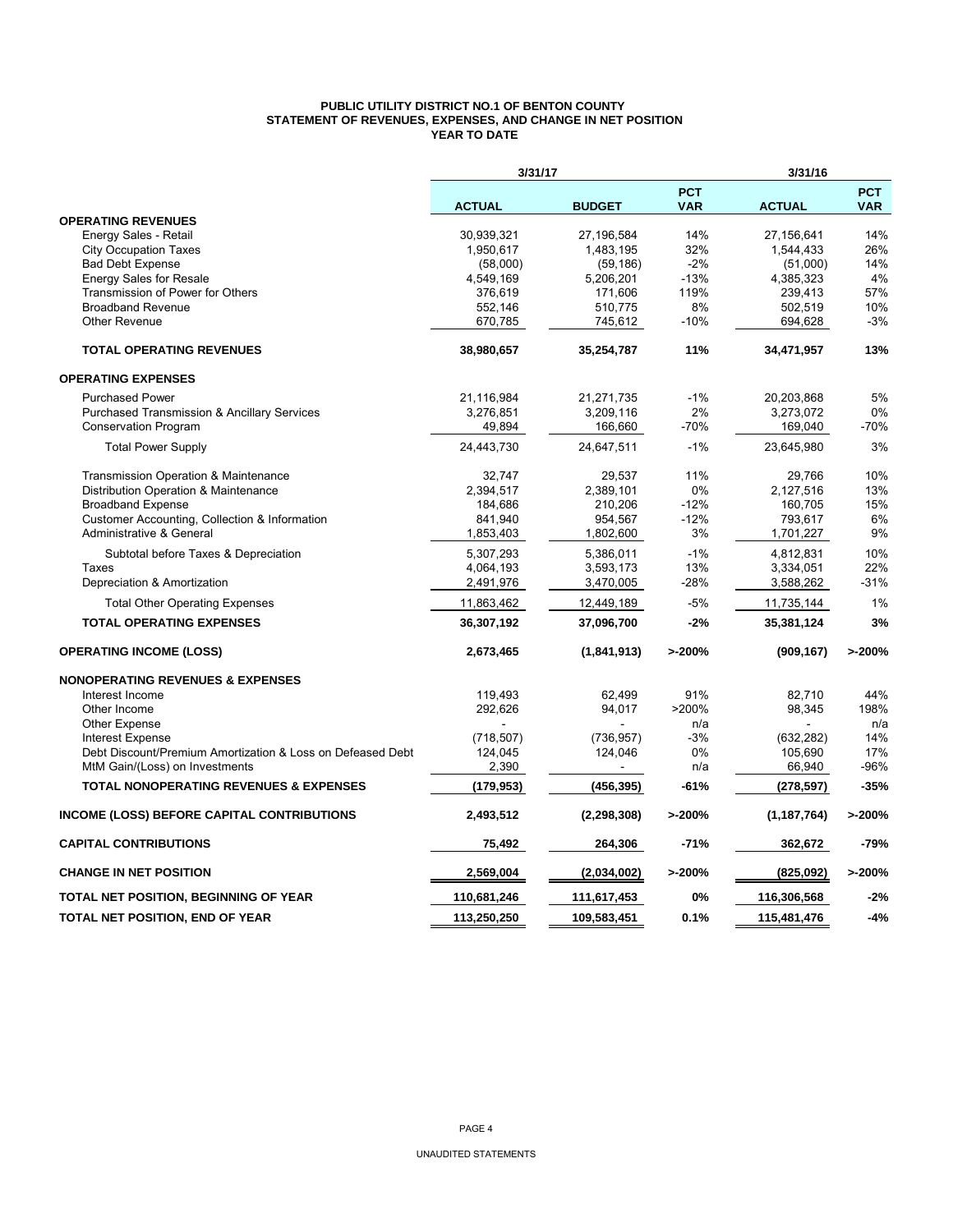#### **PUBLIC UTILITY DISTRICT NO. 1 OF BENTON COUNTY STATEMENT OF REVENUES, EXPENSES, AND CHANGE IN NET POSITION 2017 MONTHLY ACTIVITY**

|                                               | January                   | February   | March                    | April | May    | June | July | <b>August</b> | September | October | November | December | <b>Total</b> |
|-----------------------------------------------|---------------------------|------------|--------------------------|-------|--------|------|------|---------------|-----------|---------|----------|----------|--------------|
| <b>OPERATING REVENUES</b>                     |                           |            |                          |       |        |      |      |               |           |         |          |          |              |
| Energy Sales - Retail                         | \$12,877,280 \$10,163,012 |            | \$7,899,029              |       |        |      |      |               |           |         |          |          | \$30,939,321 |
| <b>City Occupation Taxes</b>                  | 733,677                   | 658,463    | 558,477                  |       |        |      |      |               |           |         |          |          | \$1,950,617  |
| <b>Bad Debt Expense</b>                       | (22,000)                  | (19,000)   | (17,000)                 |       |        |      |      |               |           |         |          |          | (\$58,000)   |
| <b>Energy Sales for Resale</b>                | 1,446,055                 | 1,178,034  | 1,925,081                |       |        |      |      |               |           |         |          |          | 4,549,170    |
| Transmission of Power for Others              | 108,734                   | 134,027    | 133,857                  |       |        |      |      |               |           |         |          |          | 376,618      |
| <b>Broadband Revenue</b>                      | 176,959                   | 199,708    | 175,479                  |       |        |      |      |               |           |         |          |          | 552,146      |
| <b>Other Electric Revenue</b>                 | 545,143                   | 76,138     | 49,504                   |       |        |      |      |               |           |         |          |          | 670,785      |
| <b>TOTALOPERATING REVENUES</b>                | 15,865,848                | 12,390,382 | 10,724,427               |       |        |      |      |               |           |         |          |          | 38,980,657   |
| <b>OPERATING EXPENSES</b>                     |                           |            |                          |       |        |      |      |               |           |         |          |          |              |
| <b>Purchased Power</b>                        | 8,154,138                 | 6,811,765  | 6,151,081                |       |        |      |      |               |           |         |          |          | 21,116,984   |
| Purchased Transmission & Ancillary Services   | 1,131,119                 | 1,070,971  | 1,074,761                |       |        |      |      |               |           |         |          |          | 3,276,851    |
| Conservation Program                          | 44,887                    | 113        | 4,894                    |       |        |      |      |               |           |         |          |          | 49,894       |
| <b>Total Power Supply</b>                     | 9,330,144                 | 7,882,849  | 7,230,736                |       |        |      |      |               |           |         |          |          | 24,443,729   |
| Transmission Operation & Maintenance          | 4,750                     | 7,015      | 20,981                   |       |        |      |      |               |           |         |          |          | 32,746       |
| Distribution Operation & Maintenance          | 930,887                   | 733,370    | 730,260                  |       |        |      |      |               |           |         |          |          | 2,394,517    |
| <b>Broadband Expense</b>                      | 60,533                    | 84,130     | 40,023                   |       |        |      |      |               |           |         |          |          | 184,686      |
| Customer Accounting, Collection & Information | 231,037                   | 314,475    | 271,478                  |       |        |      |      |               |           |         |          |          | 816,990      |
| Administrative & General                      | 825,800                   | 528,202    | 499,401                  |       |        |      |      |               |           |         |          |          | 1,853,403    |
| Subtotal before Taxes & Depreciation          | 2,053,007                 | 1,667,192  | 1,562,143                |       |        |      |      |               |           |         |          |          | 5,282,342    |
| Taxes                                         | 1,538,303                 | 1,369,962  | 1,155,928                |       |        |      |      |               |           |         |          |          | 4,064,193    |
| Depreciation & Amortization                   | 831,104                   | 830,410    | 830,462                  |       |        |      |      |               |           |         |          |          | 2,491,976    |
|                                               |                           |            |                          |       |        |      |      |               |           |         |          |          |              |
| <b>Total Other Operating Expenses</b>         | 4,422,414                 | 3,867,564  | 3,548,533                |       |        |      |      |               |           |         |          |          | 11,838,511   |
| <b>TOTAL OPERATING EXPENSES</b>               | 13,752,558                | 11,750,413 | 10,779,269               |       |        |      |      |               |           |         |          |          | 36,282,240   |
| <b>OPERATING INCOME (LOSS)</b>                | 2,113,290                 | 639,969    | (54, 842)                |       |        |      |      |               |           |         |          |          | 2,698,417    |
| <b>NONOPERATING REVENUES &amp; EXPENSES</b>   |                           |            |                          |       |        |      |      |               |           |         |          |          |              |
| Interest Income                               | 35,989                    | 37,148     | 46,357                   |       |        |      |      |               |           |         |          |          | 119,494      |
| Other Income                                  | 31,346                    | 221,255    | 40,024                   |       |        |      |      |               |           |         |          |          | 292,625      |
| Other Expense                                 |                           | $\sim$     | $\overline{\phantom{a}}$ |       |        |      |      |               |           |         |          |          | $\sim$       |
| <b>Interest Expense</b>                       | (241, 836)                | (239, 737) | (236, 935)               |       |        |      |      |               |           |         |          |          | (718, 508)   |
| Debt Discount & Expense Amortization          | 41,348                    | 41,348     | 41,348                   |       |        |      |      |               |           |         |          |          | 124,044      |
| MtM Gain/(Loss) on Investments                | 7,420                     | (2,050)    | (2,980)                  |       |        |      |      |               |           |         |          |          | 2,390        |
| Loss in Joint Ventures/Special Assessments    |                           | $\sim$     |                          |       |        |      |      |               |           |         |          |          | $\sim$       |
| <b>TOTAL NONOPERATING REV/EXP</b>             | (125, 733)                | 57,964     | (112, 186)               |       |        |      |      |               |           |         |          |          | (179, 955)   |
| INCOME (LOSS) BEFORE CAPITAL CONTRIBUTIONS    | 1,987,557                 | 697,933    | (167, 028)               |       |        |      |      |               |           |         |          |          | 2,518,462    |
| <b>CAPITAL CONTRIBUTIONS</b>                  | 28,676                    | 10,648     | 36,169                   |       |        |      |      |               |           |         |          |          | 75,493       |
| <b>CHANGE IN NET POSITION</b>                 | \$2,016,233               | \$708,581  | (\$130, 859)             | \$0   | \$0    | \$0  | \$0  | \$0           | \$0       | \$0     | \$0      | \$0      | 2,593,955    |
|                                               |                           |            |                          |       | PAGE 5 |      |      |               |           |         |          |          |              |

PAGE 5 UNAUDITED STATEMENTS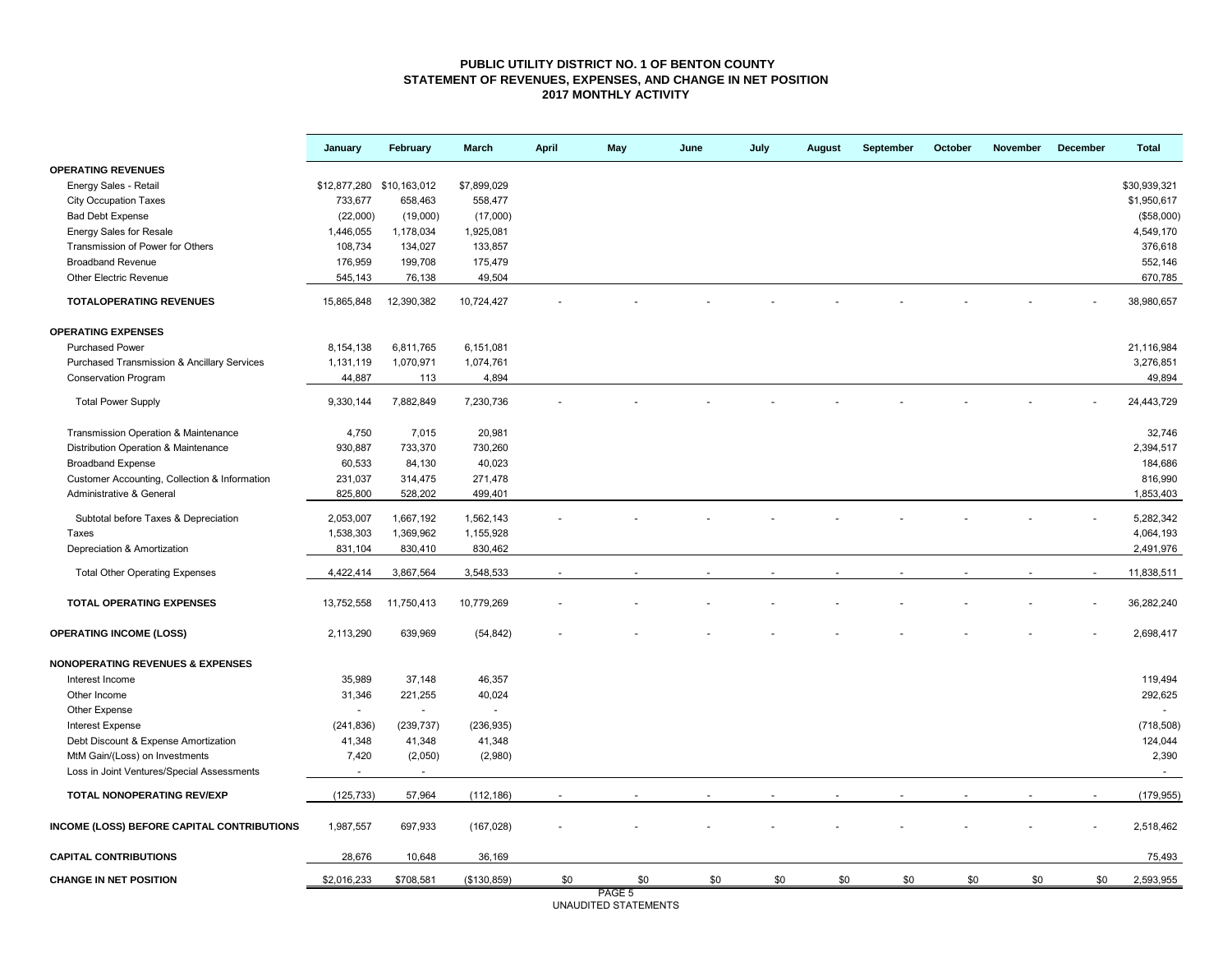# **PUBLIC UTILITY DISTRICT NO. 1 OF BENTON COUNTY COMPARATIVE STATEMENT OF NET POSITION ASSETS AND DEFERRED OUTFLOWS OF RESOURCES**

|                                                           | Increase/(Decrease) |                 |                |         |
|-----------------------------------------------------------|---------------------|-----------------|----------------|---------|
|                                                           | 3/31/2017           | 3/31/2016       | <b>Amount</b>  | Percent |
| <b>ASSETS</b>                                             |                     |                 |                |         |
|                                                           |                     |                 |                |         |
| <b>CURRENT ASSETS</b>                                     |                     |                 |                |         |
| Cash & Cash Equivalents                                   |                     |                 |                |         |
| Unrestricted Cash & Cash Equivalents                      | 11,772,466          | \$27,356,006    | (\$15,583,540) |         |
| <b>Restricted Construction Account</b>                    |                     |                 |                |         |
| Investments                                               | 19,917,280          | 3.898.683       | 16,018,597     |         |
| Designated Debt Service Reserve Fund                      | 3,032,152           | 3,056,020       | (23, 868)      |         |
| Designated Power Market Voltly                            | 3,300,000           | 3,300,000       |                |         |
| Designated Special Capital Rsv                            | 16,863,084          | 5,300,000       | 11,563,084     |         |
| <b>Designated Customer Deposits</b>                       | 1,400,000           | 1,400,000       | $\overline{a}$ |         |
| Accounts Receivable, net                                  | 11,074,423          | 9,196,424       | 1,877,999      |         |
| <b>BPA Prepay Receivable</b>                              | 600,000             | 600,000         |                |         |
| <b>Accrued Interest Receivable</b>                        | 37,859              | 57,707          | (19, 848)      |         |
| Wholesale Power Receivable                                | 1,632,009           | 1,267,389       | 364,620        |         |
| <b>Accrued Unbilled Revenue</b>                           | 3,200,000           | 3,300,000       | (100,000)      |         |
| Inventory Materials & Supplies                            | 5,856,096           | 5,217,635       | 638,462        |         |
| Prepaid Expenses & Option Premiums                        | 299,888             | 393,943         | (94, 054)      |         |
| <b>Total Current Assets</b>                               | 78,985,257          | 64,343,807      | 14,641,450     | 23%     |
|                                                           |                     |                 |                |         |
| <b>NONCURRENT ASSETS</b>                                  |                     |                 |                |         |
| Restricted Bond Reserve Fund                              | 1,107,865           | 1,083,997       | 23,868         |         |
| <b>Other Receivables</b>                                  | 97,191              | 96,377          | 814            |         |
| Unamortized Debt Expense                                  |                     |                 | $\overline{a}$ |         |
| <b>Preliminary Surveys</b>                                | 50,491              | 65,000          | (14, 509)      |         |
| <b>BPA Prepay Receivable</b>                              | 6,300,000           | 6.900.000       | (600,000)      |         |
| Deferred Purchased Power Costs                            | 7,311,630           | 9,328,410       | (2,016,780)    |         |
|                                                           | 14,867,177          | 17,473,784      | (2,006,607)    | $-15%$  |
| <b>Utility Plant</b>                                      |                     |                 |                |         |
| Land and Intangible Plant                                 | 3,499,278           | 3,458,246       | 41,032         |         |
| Electric Plant in Service                                 | 304,304,842         | 297,585,617     | 6,719,225      |         |
| Construction Work in Progress                             | 7,337,815           | 3,594,213       | 3,743,602      |         |
| <b>Accumulated Depreciation</b>                           | (190, 838, 141)     | (184, 178, 644) | (6,659,497)    |         |
| <b>Net Utility Plant</b>                                  | 124,303,794         | 120,459,432     | 3,844,362      | 3%      |
| <b>Total Noncurrent Assets</b>                            | 139,170,971         | 137,933,215     | 1,237,755      | 1%      |
| <b>Total Assets</b>                                       | 218,156,228         | 202,277,022     | 15,879,206     | 8%      |
|                                                           |                     |                 |                |         |
| DEFERRED OUTFLOWS OF RESOURCES                            |                     |                 |                |         |
| Unamortized Loss on Defeased Debt                         | (6, 422)            | 77,329          | (83, 751)      |         |
| Pension Deferred Outflow                                  | 2,019,756           | 1,303,577       | 716,179        |         |
| Accumulated Decrease in Fair Value of Hedging Derivatives | 856,205             | 2,095,146       | (1, 238, 941)  |         |
| <b>Total Deferred Outflows of Resources</b>               | 2,869,539           | 3,476,052       | (606, 513)     |         |
|                                                           |                     |                 |                |         |
| TOTAL ASSETS & DEFERRED OUTFLOWS OF RESOURCES             | 221,025,767         | 205,753,074     | 15,272,693     | 7%      |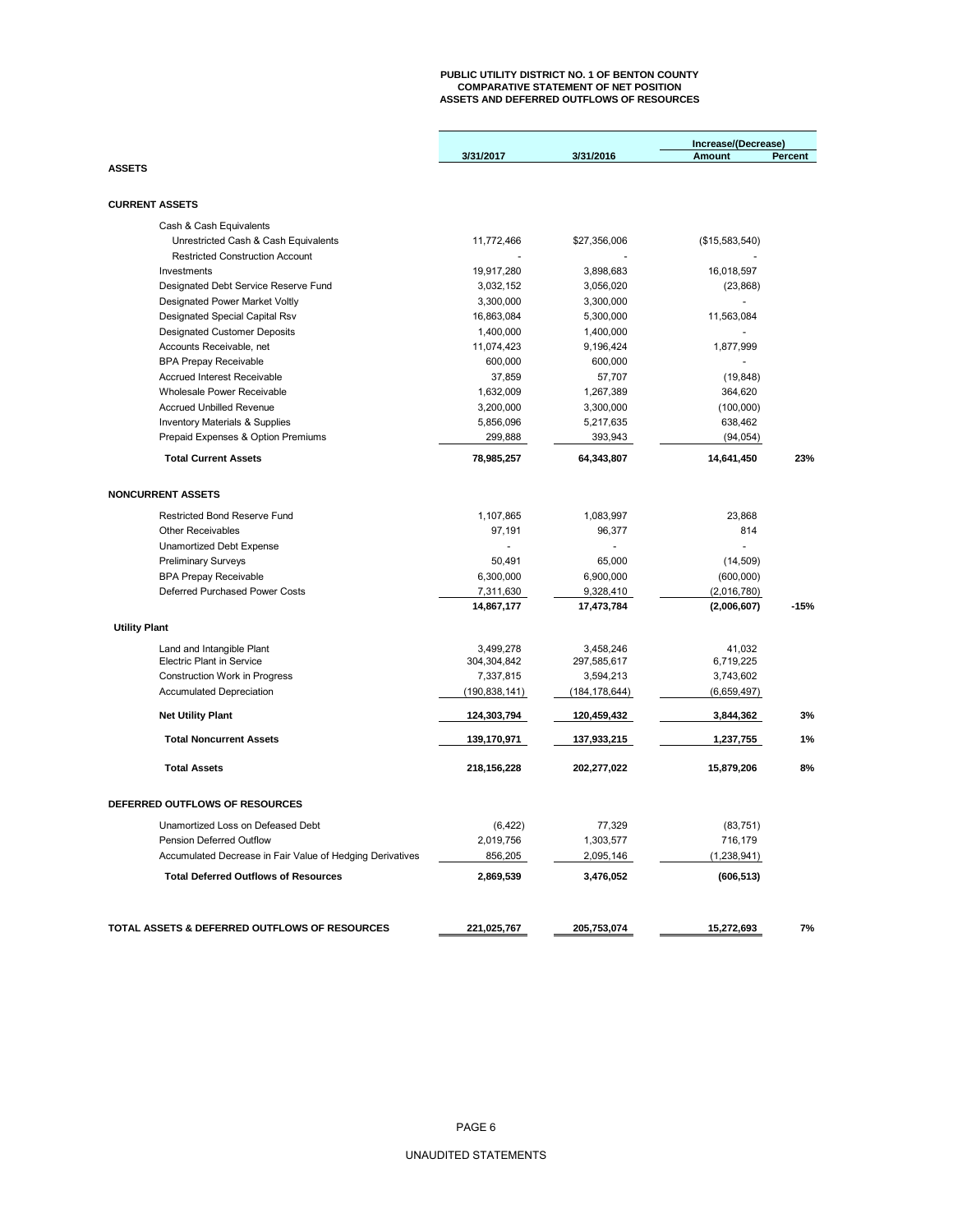# **PUBLIC UTILITY DISTRICT NO. 1 OF BENTON COUNTY COMPARATIVE STATEMENT OF NET POSITION LIABILITIES AND DEFERRED INFLOWS OF RESOURCES**

|                                                           | 3/31/2017   | 3/31/2016    | Increase/(Decrease)<br>Amount<br>Percent |      |  |
|-----------------------------------------------------------|-------------|--------------|------------------------------------------|------|--|
| <b>LIABILITIES</b>                                        |             |              |                                          |      |  |
| <b>CURRENT LIABILITIES</b>                                |             |              |                                          |      |  |
| <b>Warrants Outstanding</b>                               |             | \$108,977    | (\$108,977)                              |      |  |
| <b>Accounts Payable</b>                                   | 9,310,547   | 7,700,303    | 1,610,244                                |      |  |
| <b>Customer Deposits</b>                                  | 1,519,708   | 1,428,578    | 91,130                                   |      |  |
| <b>Accrued Taxes Payable</b>                              | 4,105,038   | 3,832,291    | 272,747                                  |      |  |
| Other Current & Accrued Liabilities                       | 2,986,375   | 1,532,923    | 1,453,452                                |      |  |
| Accrued Interest Payable                                  | 1,215,314   | 953,632      | 261,682                                  |      |  |
| Revenue Bonds, Current Portion                            | 3,045,000   | 2,920,000    | 125,000                                  |      |  |
| <b>Total Current Liabilities</b>                          | 22,181,982  | 18,476,704   | 3,705,278                                | 20%  |  |
| <b>NONCURRENT LIABILITIES</b>                             |             |              |                                          |      |  |
| 2010 Bond Issue                                           | 17,345,000  | 17,345,000   |                                          |      |  |
| 2011 Bond Issue                                           | 17,090,000  | 29,470,000   | (12,380,000)                             |      |  |
| 2016 Bond Issue                                           | 22,470,000  |              | 22,470,000                               |      |  |
| Unamortized Premium & Discount                            | 4,717,192   | 2,988,288    | 1,728,904                                |      |  |
| Pension Liability                                         | 13,019,386  | 11,212,267   | 1,807,119                                |      |  |
| Deferred Revenue                                          | 1,045,146   | 433,654      | 611,492                                  |      |  |
| <b>BPA Prepay Incentive Credit</b>                        | 1,854,475   | 2,015,731    | (161, 256)                               |      |  |
| <b>Other Liabilities</b>                                  | 1,281,452   | 3,993,955    | (2,712,503)                              |      |  |
|                                                           |             |              |                                          |      |  |
| <b>Total Noncurrent Liabilities</b>                       | 78,822,651  | 67,458,895   | 1,273,757                                | 17%  |  |
| <b>Total Liabilities</b>                                  | 101,004,633 | 85,935,599   | 4,979,034                                | 18%  |  |
| DEFERRED INFLOWS OF RESOURCES                             |             |              |                                          |      |  |
| Pension Deferred Inflow                                   | 245,673     | 1,754,229    | (1,508,556)                              |      |  |
| Accumulated Increase in Fair Value of Hedging Derivatives | 1,141,562   | 2,579,942    | (1,438,380)                              |      |  |
| <b>Total Deferred Inflows of Resources</b>                | 1,387,235   | 4,334,171    | (2,946,936)                              | -68% |  |
| <b>NET POSITION</b>                                       |             |              |                                          |      |  |
| Net Investment in Capital Assets                          | 59,630,180  | 67,813,473   | (8, 183, 293)                            |      |  |
| <b>Restricted for Debt Service</b>                        | 1,107,865   | 1,083,997    | 23,868                                   |      |  |
| Unrestricted                                              | 57,895,853  | 46,585,834   | 11,310,019                               |      |  |
| <b>Total Net Position</b>                                 | 118,633,898 | 115,483,304  | 3,150,594                                | 3%   |  |
| TOTAL NET POSITION, LIABILITIES AND                       |             |              |                                          |      |  |
| DEFERRED INFLOWS OF RESOURCES                             | 221,025,767 | 205,753,074  | 15,272,693                               | 7%   |  |
| <b>CURRENT RATIO:</b>                                     | 3.56:1      | 3.48:1       |                                          |      |  |
| (Current Assets / Current Liabilities)                    |             |              |                                          |      |  |
| <b>WORKING CAPITAL:</b>                                   | 56,803,275  | \$45,867,103 | \$10,936,173                             | 24%  |  |
| (Current Assets less Current Liabilities)                 |             |              |                                          |      |  |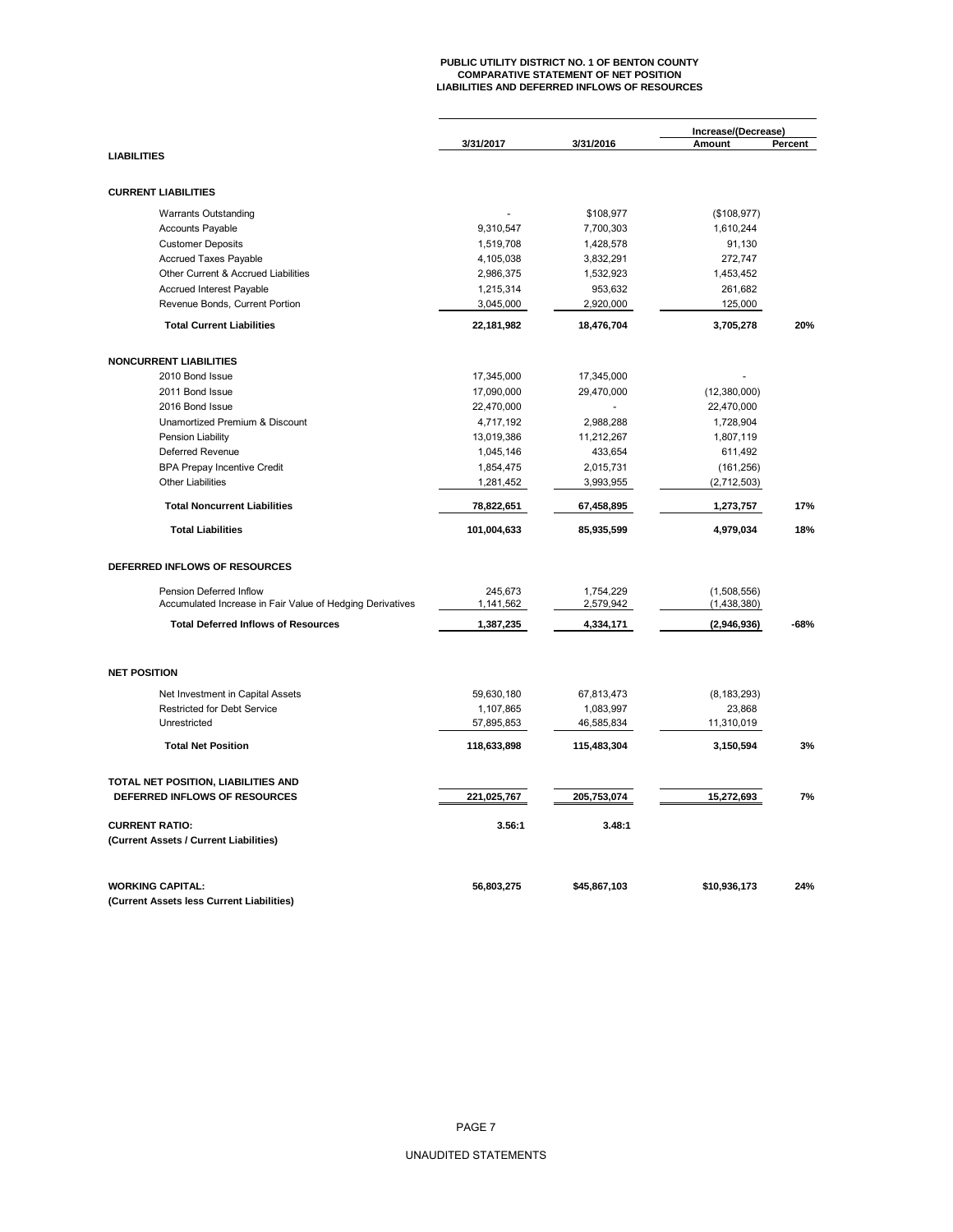#### **PUBLIC UTILITY DISTRICT NO. 1 OF BENTON COUNTY ENERGY STATISTICAL DATA CURRENT MONTH**

|                                                                            | 3/31/2017               |                         |                          | 3/31/2016               |                          |
|----------------------------------------------------------------------------|-------------------------|-------------------------|--------------------------|-------------------------|--------------------------|
|                                                                            | <b>ACTUAL</b>           | <b>BUDGET</b>           | <b>PCT</b><br><b>VAR</b> | <b>ACTUAL</b>           | <b>PCT</b><br><b>VAR</b> |
| ENERGY SALES RETAIL - REVENUE                                              |                         |                         |                          |                         |                          |
| Residential                                                                | \$5,870,106             | \$4,884,136             | 20%                      | \$4,261,768             | 38%                      |
| <b>Small General Service</b>                                               | 815,233                 | 667,267                 | 22%                      | 614,193                 | 33%                      |
| <b>Medium General Service</b><br>Large General Service                     | 1,094,152<br>1,194,716  | 959,126<br>1,075,613    | 14%<br>11%               | 901,476<br>1,037,417    | 21%<br>15%               |
| Large Industrial                                                           | 298,206                 | 298,883                 | 0%                       | 274,321                 | 9%                       |
| Small Irrigation                                                           | 24,650                  | 46,032                  | $-46%$                   | 115,493                 | $-79%$                   |
| Large Irrigation                                                           | 145,856                 | 751,036                 | $-81%$                   | 2,084,231               | $-93%$                   |
| <b>Street Lights</b>                                                       | 17,482                  | 17,438                  | 0%                       | 17,860                  | $-2%$                    |
| <b>Security Lights</b><br><b>Unmetered Accounts</b>                        | 22,447<br>16,182        | 23,920<br>16,639        | -6%<br>$-3%$             | 21,808<br>15,594        | 3%<br>4%                 |
| <b>Billed Revenues Before Taxes</b>                                        | \$9,499,030             | \$8,740,090             | 9%                       | \$9,344,161             | 2%                       |
| <b>Unbilled Revenue</b>                                                    | (1,600,000)             | (1,600,000)             | 0%                       | 300.000                 | $> -200%$                |
| <b>Energy Sales Retail Subtotal</b>                                        | \$7,899,030             | \$7,140,090             | 11%                      | \$9,644,161             | -18%                     |
| <b>City Occupation Taxes</b>                                               | 558,477                 | 491,577                 | 14%                      | 424,388                 | 32%                      |
| Bad Debt Expense (reduced from 0.18% to 0.16% of retail sales in Jan 2017) | (17,000)                | (19,616)                | $-13%$                   | (18,000)                | $-6%$                    |
| <b>TOTAL SALES - REVENUE</b>                                               | \$8,440,507             | \$7,612,051             | 11%                      | \$10,050,549            | $-16%$                   |
| <b>ENERGY SALES RETAIL - kWh</b>                                           |                         |                         |                          |                         |                          |
| Residential                                                                | 72,629,078              | 56,067,383              | 30%                      | 53,460,881              | 36%                      |
| <b>Small General Service</b>                                               | 11,375,219              | 9,068,043               | 25%                      | 8,804,253               | 29%                      |
| <b>Medium General Service</b>                                              | 15,083,130              | 13,223,634              | 14%                      | 12,982,308              | 16%                      |
| Large General Service<br>Large Industrial                                  | 18,510,883<br>5,953,160 | 16,312,268<br>5,917,735 | 13%<br>1%                | 16,492,120<br>5,715,980 | 12%<br>4%                |
| Small Irrigation                                                           | 277,710                 | 445,911                 | $-38%$                   | 469,477                 | $-41%$                   |
| Large Irrigation                                                           | 1,485,633               | 11,394,953              | $-87%$                   | 9,247,984               | $-84%$                   |
| <b>Street Lights</b>                                                       | 211,253                 | 239,621                 | $-12%$                   | 224,878                 | $-6%$                    |
| <b>Security Lights</b>                                                     | 91,650                  | 115,260                 | $-20%$                   | 113,239                 | $-19%$                   |
| <b>Unmetered Accounts</b><br><b>TOTAL kWh BILLED</b>                       | 253,715<br>125,871,431  | 250,982<br>113,035,790  | 1%<br>11%                | 257,045<br>107,768,165  | $-1%$<br>17%             |
|                                                                            |                         |                         |                          |                         |                          |
| <b>NET POWER COST</b>                                                      |                         |                         |                          |                         |                          |
| <b>BPA Power Costs</b>                                                     |                         |                         |                          |                         |                          |
| Slice                                                                      | \$2,825,681             | \$2,805,002             | 1%                       | \$2,825,681             | 0%                       |
| <b>Block</b><br>Subtotal                                                   | 2,020,325<br>4,846,006  | 2,041,025               | $-1%$<br>0%              | 2,004,632<br>4,830,313  | 1%<br>0%                 |
| <b>Other Power Purchases</b>                                               | 631,495                 | 4,846,027<br>1,239,949  | $-49%$                   | 681,308                 | $-7%$                    |
| Frederickson                                                               | 673,581                 | 989,751                 | $-32%$                   | 883,866                 | $-24%$                   |
| Transmission                                                               | 771,354                 | 757,170                 | 2%                       | 764,537                 | 1%                       |
| Ancillary                                                                  | 303,407                 | 307,178                 | $-1%$                    | 391,647                 | $-23%$                   |
| <b>Conservation Program</b><br><b>Gross Power Costs</b>                    | 4,893<br>7,230,736      | 55,553<br>8,195,628     | $-91%$<br>$-12%$         | 26,344<br>7,578,014     | >200%<br>$-5%$           |
| Less Sales for Resale-Energy                                               | (1,925,081)             | (2,084,698)             | -8%                      | (1,431,274)             | 35%                      |
| Less Sales for Resale-Gas                                                  |                         |                         | n/a                      | (106, 094)              | n/a                      |
| Less Transmission of Power for Others                                      | (133, 857)              | (57, 202)               | 134%                     | (93, 851)               | 43%                      |
| <b>NET POWER COSTS</b>                                                     | \$5,171,798             | \$6,053,728             | $-15%$                   | 5,946,795               | -13%                     |
| <b>NET POWER - kWh</b>                                                     |                         |                         |                          |                         |                          |
| <b>BPA Power Costs</b>                                                     |                         |                         |                          |                         |                          |
| Slice                                                                      | 127,218,000             | 100,613,000             | 26%                      | 113,188,000             | 12%                      |
| RIOCK                                                                      | 59,593,000              | 59,593,000              | U%                       | 58,958,000              | 1%                       |
| Subtotal                                                                   | 186,811,000             | 160,206,000             | 17%                      | 172,146,000             | 9%                       |
| Other Power Purchases<br>Frederickson                                      | 13,013,000              | 5,183,000               | 151%<br>n/a              | 19,424,000              | -33%<br>n/a              |
| Gross Power kWh                                                            | 199,824,000             | 165,389,000             | 21%                      | 191.570.000             | 4%                       |
| Less Sales for Resale                                                      | (82, 521, 000)          | (52, 377, 000)          | 58%                      | (75,069,000)            | 10%                      |
| Less Transmission Losses/Imbalance                                         | (4, 136, 000)           | (2,587,000)             | 60%                      | (2,962,000)             | 40%                      |
| <b>NET POWER - kWh</b>                                                     | 113,167,000             | 110,425,000             | 2%                       | 113,539,000             | 0%                       |
| <b>COST PER MWh: (dollars)</b>                                             |                         |                         |                          |                         |                          |
| Gross Power Cost (average)                                                 | \$36.19                 | \$49.55                 | $-27%$                   | \$39.56                 | $-9%$                    |
| Net Power Cost                                                             | \$45.70                 | \$54.82                 | $-17%$                   | \$52.38                 | $-13%$                   |
| <b>BPA Power Cost</b>                                                      | \$25.94                 | \$30.25                 | $-14%$                   | \$28.06                 | $-8%$                    |
| Sales for Resale                                                           | \$23.33                 | \$24.52                 | -5%                      | \$19.07                 | 22%                      |
| <b>ACTIVE SERVICE AGREEMENTS:</b>                                          |                         |                         |                          |                         |                          |
| Residential                                                                | 43,693                  |                         |                          | 42,891                  | 2%                       |
| <b>Small General Service</b>                                               | 4,961                   |                         |                          | 4,884                   | 2%                       |
| <b>Medium General Service</b>                                              | 780                     |                         |                          | 763                     | 2%                       |
| Large General Service                                                      | 159                     |                         |                          | 155                     | 3%                       |
| Large Industrial                                                           | 5                       |                         |                          | 5                       | 0%                       |
| Small Irrigation<br>Large Irrigation                                       | 553<br>426              |                         |                          | 555<br>232              | 0%<br>84%                |
| <b>Street Lights</b>                                                       | 9                       |                         |                          | 9                       | 0%                       |
| <b>Security Lights</b>                                                     | 1,956                   |                         |                          | 1,479                   | 32%                      |
| <b>Unmetered Accounts</b>                                                  | 378                     |                         |                          | 364                     | 4%                       |
| TOTAL                                                                      | 52,920                  |                         |                          | 51,337                  | 3%                       |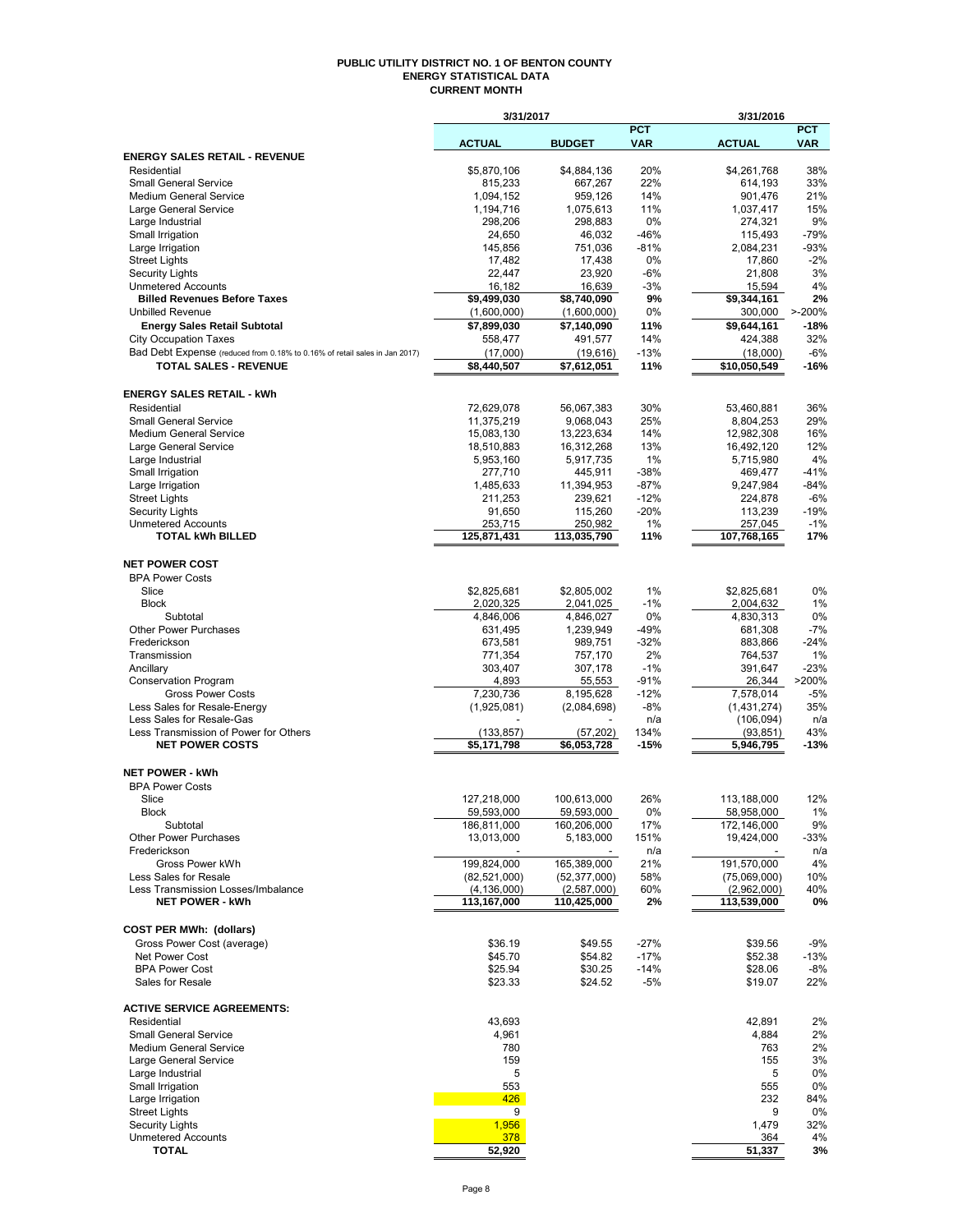#### **PUBLIC UTILITY DISTRICT NO. 1 OF BENTON COUNTY ENERGY STATISTICAL DATA YEAR TO DATE**

|                                                                                                            | 3/31/2017                     |                             |                          | 3/31/2016                     |                          |
|------------------------------------------------------------------------------------------------------------|-------------------------------|-----------------------------|--------------------------|-------------------------------|--------------------------|
|                                                                                                            | <b>ACTUAL</b>                 | <b>BUDGET</b>               | <b>PCT</b><br><b>VAR</b> | <b>ACTUAL</b>                 | <b>PCT</b><br><b>VAR</b> |
| <b>ENERGY SALES RETAIL - REVENUE</b>                                                                       |                               |                             |                          |                               |                          |
| Residential                                                                                                | 22,328,474                    | \$18,462,393                | 21%                      | \$16,619,886                  | 34%                      |
| <b>Small General Service</b><br><b>Medium General Service</b>                                              | 2,660,400<br>3,425,927        | 2,320,250<br>3,262,634      | 15%<br>5%                | 2,148,829<br>3,026,603        | 24%<br>13%               |
| Large General Service                                                                                      | 3,520,432                     | 3,441,782                   | 2%                       | 3,247,319                     | 8%                       |
| Large Industrial                                                                                           | 841,930                       | 886,172                     | $-5%$                    | 809.260                       | 4%                       |
| Small Irrigation                                                                                           | 24,649                        | 46,037                      | $-46%$                   | 115,508                       | $-79%$                   |
| Large Irrigation                                                                                           | 169,092                       | 803,544                     | $-79%$                   | 2,123,958                     | $-92%$                   |
| <b>Street Lights</b><br><b>Security Lights</b>                                                             | 52,460<br>67,415              | 52,314<br>71,760            | 0%<br>$-6%$              | 53,666<br>64.832              | $-2%$<br>4%              |
| <b>Unmetered Accounts</b>                                                                                  | 48,546                        | 49,698                      | $-2%$                    | 46,783                        | 4%                       |
| <b>Billed Revenues Before Taxes</b>                                                                        | \$33,139,325                  | \$29,396,584                | 13%                      | \$28,256,641                  | 17%                      |
| <b>Unbilled Revenue</b>                                                                                    | (2,200,000)                   | (600,000)                   | >200%                    | (1,100,000)                   | 100%                     |
| <b>Energy Sales Retail Subtotal</b>                                                                        | \$30,939,325                  | \$28,796,584                | 7%                       | \$27,156,641                  | 14%                      |
| <b>City Occupation Taxes</b>                                                                               | 1,950,617                     | 1,483,195                   | 32%                      | 1,544,433                     | 26%                      |
| Bad Debt Expense (reduced from 0.18% to 0.16% of retail sales in Jan 2017)<br><b>TOTAL SALES - REVENUE</b> | (58,000)<br>\$32,831,942      | (59, 186)<br>\$30,220,593   | $-2%$<br>9%              | (51,000)<br>\$28,650,074      | 14%<br>15%               |
|                                                                                                            |                               |                             |                          |                               |                          |
| <b>ENERGY SALES RETAIL - kWh</b>                                                                           |                               |                             |                          |                               |                          |
| Residential                                                                                                | 284, 192, 619                 | 231,441,433                 | 23%                      | 215,650,404                   | 32%                      |
| <b>Small General Service</b>                                                                               | 37,598,020                    | 32,233,906                  | 17%                      | 31,285,422                    | 20%                      |
| <b>Medium General Service</b><br>Large General Service                                                     | 47,660,357<br>54.434.790      | 45,046,253                  | 6%<br>5%                 | 44,144,393                    | 8%<br>4%                 |
| Large Industrial                                                                                           | 16,391,870                    | 51,955,350<br>17,549,201    | -7%                      | 52,226,560<br>16,766,031      | $-2%$                    |
| Small Irrigation                                                                                           | 277,706                       | 445,979                     | $-38%$                   | 469.678                       | $-41%$                   |
| Large Irrigation                                                                                           | 1,916,154                     | 12,220,525                  | $-84%$                   | 9,848,475                     | $-81%$                   |
| <b>Street Lights</b>                                                                                       | 633,855                       | 738,183                     | $-14%$                   | 674,780                       | $-6%$                    |
| <b>Security Lights</b>                                                                                     | 293,533                       | 345,708                     | $-15%$                   | 339,708                       | $-14%$                   |
| <b>Unmetered Accounts</b><br><b>TOTAL kWh BILLED</b>                                                       | 761,545<br>444,160,449        | 749,643<br>392,726,181      | 2%<br>13%                | 771,135<br>372,176,586        | $-1%$<br>19%             |
|                                                                                                            |                               |                             |                          |                               |                          |
| <b>NET POWER COST</b>                                                                                      |                               |                             |                          |                               |                          |
| <b>BPA Power Costs</b>                                                                                     |                               |                             |                          |                               |                          |
| Slice                                                                                                      | \$8,477,043                   | \$8,415,004                 | $1\%$                    | \$8,477,043                   | 0%                       |
| <b>Block</b>                                                                                               | 6,986,745                     | 7,048,831                   | $-1%$                    | 6,859,609                     | 2%                       |
| Subtotal<br><b>Other Power Purchases</b>                                                                   | \$15,463,788<br>2,422,584     | \$15,463,835<br>3,443,808   | 0%<br>$-30%$             | \$15,336,652<br>1,635,855     | 1%<br>48%                |
| Frederickson                                                                                               | 3,230,613                     | 2,364,088                   | 37%                      | 3,231,362                     | 0%                       |
| Transmission                                                                                               | 2,299,710                     | 2,271,510                   | 1%                       | 2,288,682                     | 0%                       |
| Ancillary                                                                                                  | 977,141                       | 937,606                     | 4%                       | 991,522                       | $-1%$                    |
| Generation                                                                                                 | 0                             | 0                           | n/a                      |                               | n/a                      |
| <b>Conservation Program</b>                                                                                | 49,892                        | 166,659                     | -70%                     | 169,040                       | $-70%$                   |
| <b>Gross Power Costs</b><br>Less Sales for Resale-Energy                                                   | \$24,443,728<br>(4, 120, 399) | \$24,647,506<br>(5,206,200) | $-1%$<br>$-21%$          | \$23,653,113<br>(4, 247, 729) | 3%<br>$-3%$              |
| Less Sales for Resale-Gas                                                                                  | (428, 771)                    | 0                           | n/a                      | (137, 594)                    | >200%                    |
| Less Transmission of Power for Others                                                                      | (376, 618)                    | (171, 606)                  | 119%                     | (239, 413)                    | 57%                      |
| <b>NET POWER COSTS</b>                                                                                     | \$19,517,940                  | \$19,269,700                | 1%                       | \$19,028,377                  | 3%                       |
| <b>NET POWER - kWh</b>                                                                                     |                               |                             |                          |                               |                          |
| <b>BPA Power Costs</b>                                                                                     |                               |                             |                          |                               |                          |
| Slice                                                                                                      | 336,383,000                   | 295,801,000                 | 14%                      | 290.887.000                   | 16%                      |
| <b>Block</b>                                                                                               | 200,783,000                   | 200,783,000                 | $0\%$                    | 198,643,000                   | $1\%$                    |
| Subtotal                                                                                                   | 537,166,000                   | 496,584,000                 | 8%                       | 489,530,000                   | 10%                      |
| Other Power Purchases                                                                                      | 35,192,000                    | 14,629,000                  | 141%                     | 37,063,000                    | -5%                      |
| Frederickson<br>Gross Power kWh                                                                            | 32,400,000<br>604,758,000     | 0<br>511,213,000            | n/a<br>18%               | 37,173,000<br>563,766,000     | -13%<br>7%               |
| Less Sales for Resale                                                                                      | (164, 383, 000)               | (164, 998, 000)             | 0%                       | (194, 347, 000)               | $-15%$                   |
| Less Transmission Losses/Imbalance                                                                         | (6,899,000)                   | (7,543,000)                 | $-9%$                    | (4,801,000)                   | 44%                      |
| <b>NET POWER - kWh</b>                                                                                     | 433.476.000                   | 338,672,000                 | 28%                      | 364,618,000                   | 19%                      |
|                                                                                                            |                               |                             |                          |                               |                          |
| <b>COST PER MWh: (dollars)</b>                                                                             |                               |                             |                          |                               |                          |
| Gross Power Cost (average)<br><b>Net Power Cost</b>                                                        | \$40.42<br>\$45.03            | \$48.21<br>\$56.90          | $-16%$<br>$-21%$         | \$41.96<br>\$52.19            | $-4%$<br>$-14%$          |
| <b>BPA Power Cost</b>                                                                                      | \$28.79                       | \$31.14                     | $-8%$                    | \$31.33                       | -8%                      |
| Sales for Resale                                                                                           | \$25.07                       | \$26.83                     | -7%                      | \$21.86                       | 15%                      |
|                                                                                                            |                               |                             |                          |                               |                          |
| <b>AVERAGE ACTIVE SERVICE AGREEMENTS:</b>                                                                  |                               |                             |                          |                               |                          |
| Residential<br><b>Small General Service</b>                                                                | 43,651<br>4,955               |                             |                          | 42,824<br>4,882               | 2%<br>1%                 |
| <b>Medium General Service</b>                                                                              | 778                           |                             |                          | 762                           | 2%                       |
| Large General Service                                                                                      | 160                           |                             |                          | 154                           | 4%                       |
| Large Industrial                                                                                           | 5                             |                             |                          | 5                             | 0%                       |
| Small Irrigation                                                                                           | 554                           |                             |                          | 555                           | 0%                       |
| Large Irrigation                                                                                           | 295                           |                             |                          | 232                           | 27%                      |
| <b>Street Lights</b><br><b>Security Lights</b>                                                             | 9<br>1,633                    |                             |                          | 9<br>1,478                    | 0%<br>10%                |
| <b>Unmetered Accounts</b>                                                                                  | 370                           |                             |                          | 364                           | 2%                       |
| <b>TOTAL</b>                                                                                               | 52,409                        |                             |                          | 51,266                        | 2%                       |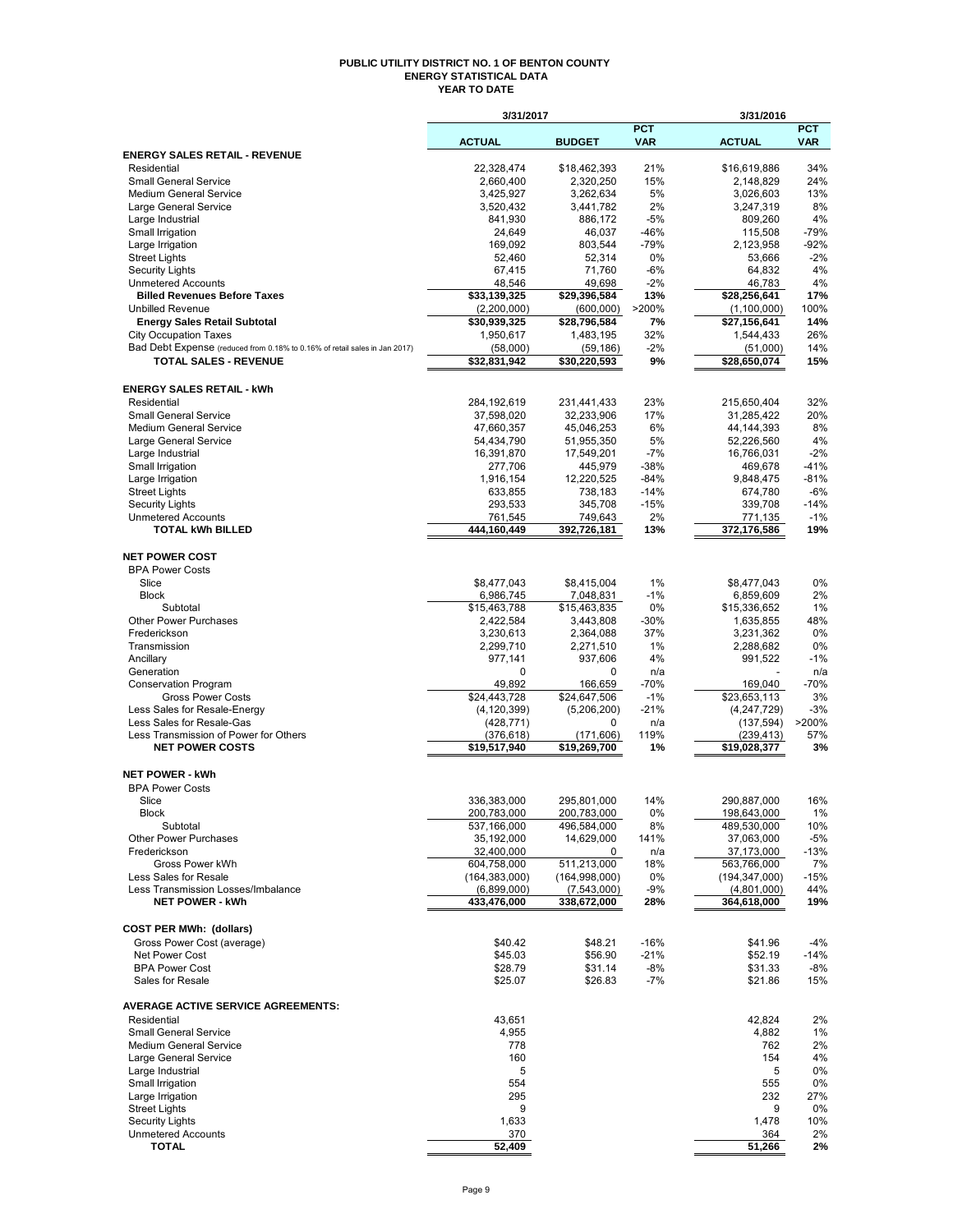#### **PUBLIC UTILITY DISTRICT NO. 1 OF BENTON COUNTY KWH SALES MONTHLY ACTIVITY**

|                               | January                  | February   | March      | April      | May        | June        | July        | August     | September  | October    | November   | December                     | Total       |
|-------------------------------|--------------------------|------------|------------|------------|------------|-------------|-------------|------------|------------|------------|------------|------------------------------|-------------|
|                               |                          |            |            |            |            |             |             |            |            |            |            |                              |             |
| Residential<br>2013           | 85,933,904               | 77,488,047 | 56,513,417 | 48,071,841 | 41,520,865 | 42,301,535  | 51,932,912  | 59,463,795 | 53,272,213 | 41,006,176 | 52,879,427 | 87,502,483                   | 697,886,615 |
| 2014                          | 90,995,045               | 86,856,866 | 61,276,449 | 46,126,349 | 38,751,097 | 43,347,010  | 51,878,664  | 62,101,272 | 49,381,509 | 38,520,801 | 51,127,327 | 76,441,442                   | 696,803,831 |
| 2015                          | 81,753,251               | 70,842,807 | 51,195,817 | 43,964,172 | 38,845,198 | 48,995,659  | 62,750,008  | 58,699,674 | 48,136,350 | 37,850,154 | 46,905,821 | 75,565,855                   | 665,504,766 |
| 2016                          | 89,934,474               | 72,255,049 | 53,460,881 | 45,886,799 | 38,721,341 | 44,464,304  | 49,566,548  | 57,564,364 | 49,472,576 | 38,810,551 | 46,586,644 | 75,018,157                   | 661,741,688 |
| 2017                          | 114,089,923              | 97,473,618 | 72,629,078 |            |            |             |             |            |            |            |            |                              | 284,192,619 |
| <b>Small General Service</b>  |                          |            |            |            |            |             |             |            |            |            |            |                              |             |
| 2013                          | 11,394,724               | 10,700,711 | 8,862,866  | 8,958,701  | 9,285,161  | 9,833,210   | 10,896,923  | 12,097,199 | 11,379,590 | 8,965,721  | 9,306,967  | 11,245,947                   | 122,927,720 |
| 2014                          | 12,002,884               | 11,773,687 | 9,247,968  | 8,838,271  | 8,960,528  | 10,069,805  | 10,898,332  | 12,390,218 | 11,106,946 | 9,214,420  | 9,056,203  | 10,725,578                   | 124,284,840 |
| 2015                          | 11,273,647               | 10,444,066 | 8,399,963  | 8,630,563  | 9,005,788  | 10,616,996  | 12,060,700  | 11,955,370 | 10,809,845 | 9,065,197  | 8,719,747  | 10,515,898                   | 121,497,780 |
| 2016                          | 11,865,345               | 10,615,824 | 8,804,253  | 9,093,517  | 9,217,514  | 10,063,717  | 10,760,436  | 11,863,201 | 10,839,759 | 9,285,276  | 8,652,183  | 10,807,220                   | 121,868,245 |
| 2017                          | 13,896,042               | 12,326,759 | 11,375,219 |            |            |             |             |            |            |            |            |                              | 37,598,020  |
| <b>Medium General Service</b> |                          |            |            |            |            |             |             |            |            |            |            |                              |             |
| 2013                          | 15,375,716               | 14,629,522 | 12,714,807 | 13,158,263 | 13,461,961 | 14,198,240  | 15,233,651  | 16,943,765 | 16,157,388 | 14,583,038 | 14,990,108 | 15,803,535                   | 177,249,994 |
| 2014                          | 16,255,765               | 16,174,267 | 13,320,761 | 13,438,288 | 13,403,247 | 14,808,800  | 15,526,971  | 17,145,841 | 15,985,439 | 15,533,136 | 14,950,232 | 15,501,055                   | 182,043,802 |
| 2015                          | 15,719,991               | 15,058,182 | 13,124,396 | 13,611,242 | 14,078,883 | 15,970,931  | 16,957,563  | 16,576,440 | 15,990,572 | 15,576,154 | 14,732,964 | 15,213,004                   | 182,610,322 |
| 2016                          | 16,032,684               | 15,129,401 | 12,982,308 | 13,939,681 | 13,879,726 | 14,686,797  | 15,578,700  | 16,516,307 | 16,093,629 | 15,538,491 | 14,711,127 | 15,377,852                   | 180,466,703 |
| 2017                          | 17,170,328               | 15,406,899 | 15,083,130 |            |            |             |             |            |            |            |            |                              | 47,660,357  |
| <b>Large General Service</b>  |                          |            |            |            |            |             |             |            |            |            |            |                              |             |
| 2013                          | 18,363,206               | 16,370,904 | 16,064,720 | 17,280,008 | 17,300,043 | 17,480,703  | 18,704,243  | 20,956,543 | 20,230,220 | 19,362,880 | 19,518,760 | 17,683,240                   | 219,315,470 |
| 2014                          | 18,043,140               | 18,004,500 | 16,529,440 | 16,641,080 | 17,175,060 | 18,408,820  | 19,689,940  | 21,264,420 | 21,006,340 | 21,502,220 | 19,841,340 | 18,573,000                   | 226,679,300 |
| 2015                          | 17,888,911               | 17,212,717 | 16,213,065 | 17,278,183 | 17,939,803 | 19,595,384  | 20,935,183  | 20,741,663 | 21,305,140 | 20,558,020 | 18,687,460 | 17,819,400                   | 226,174,929 |
| 2016                          | 18,188,600               | 17,545,840 | 16,492,120 | 17,360,382 | 17,583,712 | 18,140,663  | 18,545,919  | 20,497,271 | 19,923,658 | 21,179,801 | 19,314,538 | 18,495,415                   | 223,267,919 |
| 2017                          | 18,624,018               | 17,299,889 | 18,510,883 |            |            |             |             |            |            |            |            |                              | 54,434,790  |
| Large Industrial              |                          |            |            |            |            |             |             |            |            |            |            |                              |             |
| 2013                          | 6,303,530                | 5,690,550  | 5,970,720  | 6,363,470  | 6,331,645  | 6,273,940   | 6,074,935   | 6,052,520  | 3,037,994  | 6,374,590  | 4,922,960  | 6,405,925                    | 69,802,779  |
| 2014                          | 6,203,055                | 5,695,020  | 6,141,110  | 5,917,690  | 6,227,320  | 6,005,800   | 6,111,425   | 6,258,875  | 5,080,145  | 6,181,005  | 6,125,825  | 5,922,215                    | 71,869,485  |
| 2015                          | 5,597,495                | 5,394,485  | 5,337,365  | 5,784,330  | 5,632,340  | 5,678,570   | 4,981,620   | 6,171,695  | 5,623,820  | 5,598,540  | 5,408,760  | 5,732,865                    | 66,941,885  |
| 2016                          | 5,743,306                | 5,306,745  | 5,715,980  | 5,547,175  | 4,192,375  | 5,666,470   | 5,704,840   | 5,908,980  | 4,427,850  | 5,998,320  | 5,625,690  | 4,774,520                    | 64,612,251  |
| 2017                          | 5,118,880                | 5,319,830  | 5,953,160  |            |            |             |             |            |            |            |            |                              | 16,391,870  |
| <b>Small Irrigation</b>       |                          |            |            |            |            |             |             |            |            |            |            |                              |             |
| 2013                          | 101                      |            | 480,748    | 1,347,003  | 2,288,143  | 2,390,103   | 3,152,789   | 2,941,397  | 1,826,383  | 742,890    | 41,696     | 30                           | 15,211,283  |
| 2014                          |                          |            | 566,022    | 1,370,794  | 2,487,573  | 2,926,545   | 3,475,842   | 2,988,591  | 2,248,398  | 1,145,157  | (52)       |                              | 17,208,870  |
| 2015                          | $\overline{\phantom{a}}$ | 9          | 648,290    | 1,481,286  | 2,159,616  | 2,668,782   | 3,213,086   | 3,002,663  | 2,075,784  | 1,172,302  | 2,846      | $\qquad \qquad \blacksquare$ | 16,424,664  |
| 2016                          | 20                       | 181        | 469,477    | 1,607,439  | 2,203,347  | 2,637,887   | 2,835,670   | 2,948,608  | 2,005,457  | 889,198    |            | 4                            | 15,597,288  |
| 2017                          | (4)                      | $\sim$     | 277,710    |            |            |             |             |            |            |            |            |                              | 277,706     |
| <b>Large Irrigation</b>       |                          |            |            |            |            |             |             |            |            |            |            |                              |             |
| 2013                          | 259,061                  | 415,476    | 10,346,643 | 24,726,514 | 62,939,428 | 75,510,554  | 97,242,342  | 66,591,892 | 27,504,705 | 18,933,975 | 5,069,220  | (2, 131, 722)                | 387,408,088 |
| 2014                          | 247,328                  | 266,769    | 11,959,400 | 40,053,677 | 68,929,139 | 94,789,557  | 102,773,871 | 67,085,339 | 38,117,908 | 27,773,132 | 3,179,515  | 258,931                      | 455,434,566 |
| 2015                          | 214,532                  | 210,554    | 14,636,633 | 39,362,242 | 61,259,905 | 103,842,869 | 98,850,190  | 67,471,445 | 37,832,472 | 24,467,386 | 3,414,781  | 214,109                      | 451,777,118 |
| 2016                          | 221,312                  | 379,179    | 9,247,984  | 45,291,455 | 66,290,382 | 88,901,499  | 88,434,390  | 70,085,659 | 33,735,656 | 14,740,237 | 2,022,639  | 238,007                      | 419,588,399 |
| 2017                          | 200,892                  | 229,629    | 1,485,633  |            |            |             |             |            |            |            |            |                              | 1,916,154   |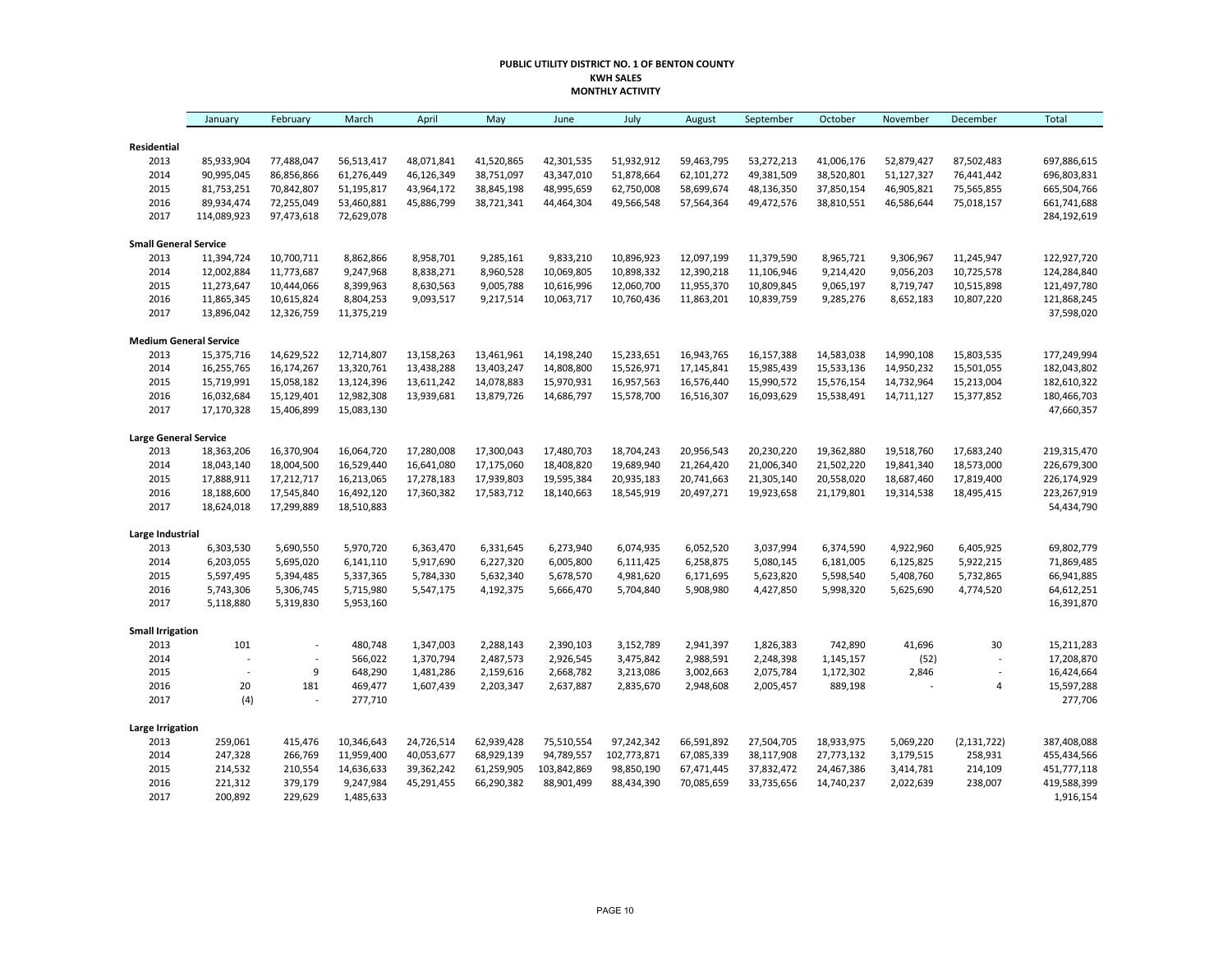#### **PUBLIC UTILITY DISTRICT NO. 1 OF BENTON COUNTY KWH SALES MONTHLY ACTIVITY**

|                        | January     | February    | March       | April       | May         | June        | July        | August      | September   | October     | November    | December    | Total         |
|------------------------|-------------|-------------|-------------|-------------|-------------|-------------|-------------|-------------|-------------|-------------|-------------|-------------|---------------|
|                        |             |             |             |             |             |             |             |             |             |             |             |             |               |
| <b>Street Lights</b>   |             |             |             |             |             |             |             |             |             |             |             |             |               |
| 2013                   | 229,267     | 229,267     | 229,161     | 229,161     | 229,161     | 229,161     | 229,161     | 229,209     | 229,209     | 229,245     | 229,395     | 229,425     | 2,750,822     |
| 2014                   | 229,425     | 229,425     | 229,515     | 229,515     | 225,070     | 224,939     | 225,064     | 225,640     | 225,514     | 225,514     | 225,298     | 225,586     | 2,720,505     |
| 2015                   | 225,624     | 225,624     | 225,624     | 225,672     | 225,672     | 225,672     | 224,880     | 224,880     | 224,928     | 225,024     | 225,024     | 225,024     | 2,703,648     |
| 2016                   | 225,024     | 224,878     | 224,878     | 224,494     | 211,235     | 211,187     | 211,187     | 211,187     | 211,187     | 211,187     | 211,349     | 211,349     | 2,589,142     |
| 2017                   | 211,349     | 211,253     | 211,253     |             |             |             |             |             |             |             |             |             | 633,855       |
| <b>Security Lights</b> |             |             |             |             |             |             |             |             |             |             |             |             |               |
| 2013                   | 104,964     | 104,964     | 105,351     | 105,258     | 105,222     | 105,163     | 105,163     | 104,948     | 104,561     | 104,346     | 103,807     | 103,678     | 1,257,425     |
| 2014                   | 103,678     | 103,678     | 103,420     | 103,377     | 103,334     | 103,248     | 103,476     | 114,623     | 114,494     | 114,494     | 114,444     | 114,430     | 1,296,696     |
| 2015                   | 114,451     | 114,408     | 114,073     | 113,696     | 113,531     | 113,488     | 113,488     | 113,445     | 113,402     | 113,359     | 113,359     | 113,309     | 1,364,009     |
| 2016                   | 113,273     | 113,196     | 113,239     | 113,180     | 101,382     | 101,425     | 101,382     | 101,409     | 101,366     | 101,194     | 101,108     | 101,108     | 1,263,262     |
| 2017                   | 100,963     | 100,920     | 91,650      |             |             |             |             |             |             |             |             |             | 293,533       |
| Unmetered              |             |             |             |             |             |             |             |             |             |             |             |             |               |
| 2013                   | 243,914     | 245,210     | 246,506     | 246,506     | 247,676     | 247,676     | 247,676     | 247,676     | 247,676     | 247,676     | 247,676     | 247,686     | 2,963,554     |
| 2014                   | 247,686     | 247,516     | 247,516     | 247,516     | 248,246     | 248,246     | 248,246     | 249,106     | 249,106     | 249,106     | 249,106     | 249,106     | 2,980,502     |
| 2015                   | 249,106     | 249,106     | 249,106     | 248,919     | 248,919     | 248,919     | 248,919     | 254,930     | 254,845     | 255,749     | 257,045     | 257,045     | 3,022,608     |
| 2016                   | 257,045     | 257,045     | 257,045     | 257,045     | 257,045     | 257,045     | 258,341     | 259,637     | 259,637     | 254,365     | 254,365     | 254,365     | 3,082,980     |
| 2017                   | 253,915     | 253,915     | 253,715     |             |             |             |             |             |             |             |             |             | 761,545       |
| <b>Total</b>           |             |             |             |             |             |             |             |             |             |             |             |             |               |
| 2013                   | 138,208,387 | 125,874,651 | 111,534,939 | 120,486,725 | 153,709,305 | 168,570,285 | 203,819,795 | 185,628,944 | 133,989,939 | 110,550,537 | 107,310,016 | 137,090,227 | 1,696,773,750 |
| 2014                   | 144,328,006 | 139,351,728 | 119,621,601 | 132,966,557 | 156,510,614 | 190,932,770 | 210,931,831 | 189,823,925 | 143,515,799 | 120,458,985 | 104,869,238 | 128,011,343 | 1,781,322,397 |
| 2015                   | 133,037,008 | 119,751,958 | 110,144,332 | 130,700,305 | 149,509,655 | 207,957,270 | 220,335,637 | 185,212,205 | 142,367,158 | 114,881,885 | 98,467,807  | 125,656,509 | 1,738,021,729 |
| 2016                   | 142,581,083 | 121,827,338 | 107,768,165 | 139,321,167 | 152,658,059 | 185,130,994 | 191,997,413 | 185,956,623 | 137,070,775 | 107,008,620 | 97,479,643  | 125,277,997 | 1,694,077,877 |
| 2017                   | 169,666,306 | 148,622,712 | 125,871,431 |             |             |             |             |             |             |             |             |             | 444,160,449   |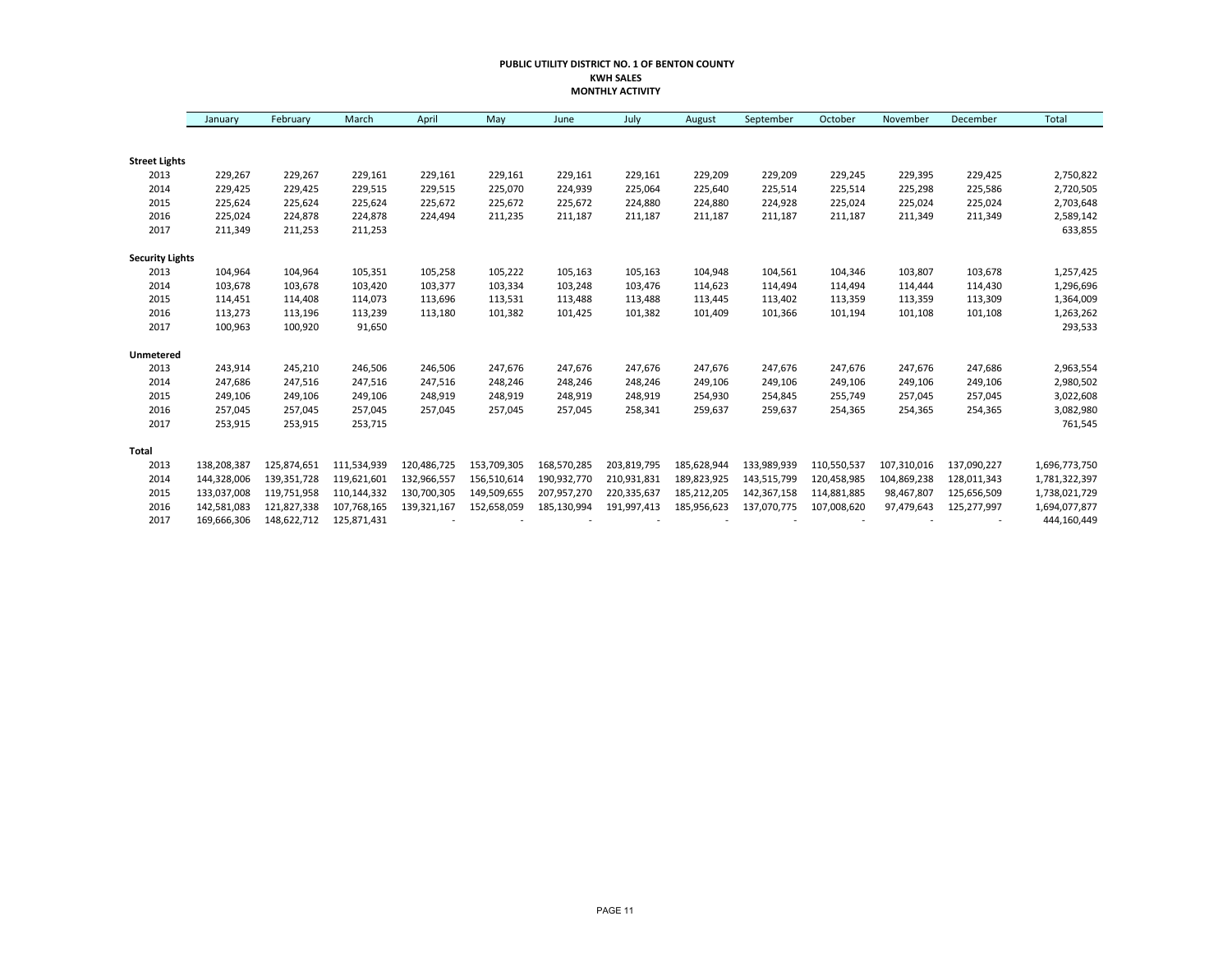### **PUBLIC UTILITY DISTRICT NO. 1 OF BENTON COUNTY CAPITAL ADDITIONS AND RETIREMENTS CURRENT MONTH**

|                                                                            | <b>BALANCE</b>           |                          |                          | <b>BALANCE</b>           |
|----------------------------------------------------------------------------|--------------------------|--------------------------|--------------------------|--------------------------|
|                                                                            | 2/28/2017                | <b>ADDITIONS</b>         | <b>RETIREMENTS</b>       | 3/31/2017                |
| <b>INTANGIBLE PLANT:</b>                                                   |                          |                          |                          |                          |
| Organizations                                                              | \$28,379                 | \$0                      | \$0                      | \$28,379                 |
| Franchises & Consents                                                      | 10,022                   |                          |                          | 10,022                   |
| Miscellaneous & Intangible Plant                                           | 29,078                   | $\overline{\phantom{a}}$ | $\overline{\phantom{a}}$ | 29,078                   |
| <b>TOTAL</b>                                                               | 67,480                   | $\blacksquare$           |                          | 67,480                   |
| <b>GENERATION PLANT:</b>                                                   |                          |                          |                          |                          |
| Land & Land Rights                                                         |                          |                          |                          |                          |
| Structures & Improvements                                                  | 1,141,911                |                          |                          | 1,141,911                |
| <b>Fuel Holders &amp; Accessories</b>                                      |                          |                          |                          |                          |
| <b>Other Electric Generation</b>                                           | 770,459                  |                          |                          | 770,459                  |
| <b>Accessory Electric Equipment</b><br>Miscellaneous Power Plant Equipment |                          | $\overline{\phantom{a}}$ |                          |                          |
| <b>TOTAL</b>                                                               | 1,912,370                | $\blacksquare$           |                          | 1,912,370                |
|                                                                            |                          |                          |                          |                          |
| <b>TRANSMISSION PLANT:</b>                                                 |                          |                          |                          |                          |
| Land & Land Rights                                                         | 156,400                  |                          |                          | 156,400                  |
| Clearing Land & Right Of Ways<br><b>Transmission Station Equipment</b>     | 25,544<br>832,047        |                          |                          | 25,544<br>832,047        |
| <b>Towers &amp; Fixtures</b>                                               | 256,175                  |                          |                          | 256,175                  |
| Poles & Fixtures                                                           | 3,975,802                |                          |                          | 3,975,802                |
| Overhead Conductor & Devices                                               | 3,021,163                |                          |                          | 3,021,163                |
| <b>TOTAL</b>                                                               | 8,267,131                |                          |                          | 8,267,131                |
|                                                                            |                          |                          |                          |                          |
| <b>DISTRIBUTION PLANT:</b><br>Land & Land Rights                           | 1,705,260                |                          |                          | 1,705,260                |
| Structures & Improvements                                                  | 295,502                  |                          |                          | 295,502                  |
| <b>Station Equipment</b>                                                   | 39,496,819               | 10,113                   |                          | 39,506,932               |
| Poles, Towers & Fixtures                                                   | 19,298,653               | 82,566                   | (5,039)                  | 19,376,180               |
| Overhead Conductor & Devices                                               | 12,584,644               | 11,339                   | (607)                    | 12,595,375               |
| <b>Underground Conduit</b>                                                 | 33,501,570               | 61,195                   | (2,661)                  | 33,560,104               |
| Underground Conductor & Devices                                            | 44,462,414               | 113,013                  | (25, 555)                | 44,549,872               |
| <b>Line Transformers</b>                                                   | 29,653,553               | 128,254                  |                          | 29,781,807               |
| Services-Overhead                                                          | 2,726,963                | 9,529                    | (18, 292)                | 2,718,200                |
| Services-Underground<br><b>Meters</b>                                      | 19,303,259<br>9,398,944  | 81,463                   |                          | 19,384,722               |
| Security Lighting                                                          | 869,148                  | 17,144<br>249            |                          | 9,416,088<br>869,397     |
| <b>Street Lighting</b>                                                     | 760,352                  |                          |                          | 760,352                  |
| <b>SCADA System</b>                                                        | 2,355,156                | 51,762                   |                          | 2,406,918                |
| <b>TOTAL</b>                                                               | 216,412,237              | 566,628                  | (52, 154)                | 216,926,710              |
|                                                                            |                          |                          |                          |                          |
| <b>GENERAL PLANT:</b><br>Land & Land Rights                                | 1,130,759                |                          |                          | 1,130,759                |
| Structures & Improvements                                                  | 18,383,949               |                          |                          | 18,383,949               |
| Information Systems & Technology                                           | 16,649,095               | 17,452                   |                          | 16,666,547               |
| <b>Transportation Equipment</b>                                            | 7,478,468                | 160,579                  | (23, 417)                | 7,615,630                |
| <b>Stores Equipment</b>                                                    | 54,108                   |                          |                          | 54,108                   |
| Tools, Shop & Garage Equipment                                             | 461,913                  |                          |                          | 461,913                  |
| Laboratory Equipment                                                       | 489,135                  |                          |                          | 489,135                  |
| <b>Communication Equipment</b>                                             | 2,422,476                | 10,169                   |                          | 2,432,645                |
| <b>Broadband Equipment</b>                                                 | 19,777,815               | 10,877                   |                          | 19,788,692               |
| Miscellaneous Equipment                                                    | 1,168,910                |                          |                          | 1,168,910                |
| <b>Other Capitalized Costs</b><br><b>TOTAL</b>                             | 11,983,939<br>80,000,565 | 40,368<br>239,445        | (23, 417)                | 12,024,307<br>80,216,594 |
|                                                                            |                          |                          |                          |                          |
| TOTAL ELECTRIC PLANT ACCOUNTS                                              | 306,659,783              | 806,073                  | (75, 571)                | 307,390,285              |
| <b>PLANT HELD FOR FUTURE USE</b>                                           | 388,589                  |                          |                          | 388,589                  |
| <b>CONSTRUCTION WORK IN PROGRESS</b>                                       | 6,385,275                | 952,540                  |                          | 7,337,815                |
| <b>TOTAL CAPITAL</b>                                                       | \$313,433,647            | \$1,758,613              | (\$75,571)               | \$315,116,689            |
|                                                                            |                          |                          |                          |                          |

**\$1,573,779 Budget**

 $\overline{\phantom{a}}$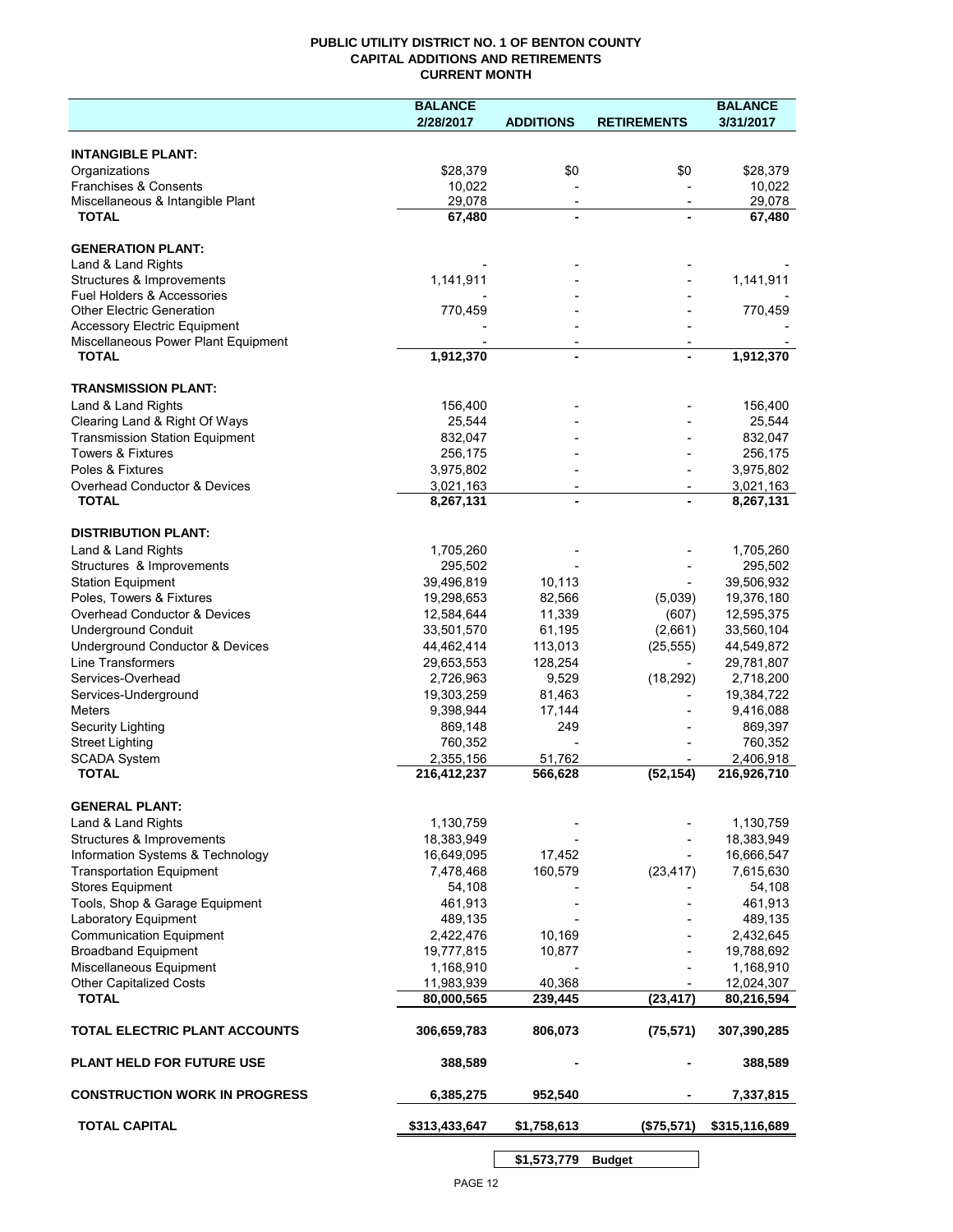## **PUBLIC UTILITY DISTRICT NO. 1 OF BENTON COUNTY CAPITAL ADDITIONS AND RETIREMENTS YEAR TO DATE**

|                                                     | <b>BALANCE</b> |                          |                    | <b>BALANCE</b> |
|-----------------------------------------------------|----------------|--------------------------|--------------------|----------------|
|                                                     | 12/31/2016     | <b>ADDITIONS</b>         | <b>RETIREMENTS</b> | 3/31/2017      |
|                                                     |                |                          |                    |                |
| <b>INTANGIBLE PLANT:</b>                            |                |                          |                    |                |
| Organizations                                       | \$28,379       | \$0                      | \$0                | \$28,379       |
| Franchises & Consents                               | 10,022         |                          |                    | 10,022         |
| Miscellaneous & Intangible Plant                    | 29,078         | $\overline{\phantom{a}}$ |                    | 29,078         |
| <b>TOTAL</b>                                        | 67,480         |                          |                    | 67,480         |
|                                                     |                |                          |                    |                |
| <b>GENERATION PLANT:</b>                            |                |                          |                    |                |
| Land & Land Rights                                  |                |                          |                    |                |
| Structures & Improvements                           | 1,141,911      |                          |                    | 1,141,911      |
| <b>Fuel Holders &amp; Accessories</b>               |                |                          |                    |                |
| <b>Other Electric Generation</b>                    | 770,459        |                          |                    | 770,459        |
| <b>Accessory Electric Equipment</b>                 |                |                          |                    |                |
| Miscellaneous Power Plant Equipment<br><b>TOTAL</b> | 1,912,370      |                          | $\blacksquare$     | 1,912,370      |
|                                                     |                |                          |                    |                |
| <b>TRANSMISSION PLANT:</b>                          |                |                          |                    |                |
| Land & Land Rights                                  | 156,400        |                          |                    | 156,400        |
| Clearing Land & Right Of Ways                       | 25,544         |                          |                    | 25,544         |
| <b>Transmission Station Equipment</b>               | 832,047        |                          |                    | 832,047        |
| <b>Towers &amp; Fixtures</b>                        | 256,175        |                          |                    | 256,175        |
| Poles & Fixtures                                    | 3,975,802      |                          |                    | 3,975,802      |
| Overhead Conductor & Devices                        | 3,021,163      | $\overline{\phantom{a}}$ |                    | 3,021,163      |
| <b>TOTAL</b>                                        | 8,267,131      |                          |                    | 8,267,131      |
|                                                     |                |                          |                    |                |
| <b>DISTRIBUTION PLANT:</b>                          |                |                          |                    |                |
| Land & Land Rights                                  | 1,703,988      | 1,272                    |                    | 1,705,260      |
| Structures & Improvements                           | 295,502        |                          |                    | 295,502        |
| <b>Station Equipment</b>                            | 39,410,815     | 96,117                   |                    | 39,506,932     |
| Poles, Towers & Fixtures                            | 19,218,866     | 169,930                  | (12, 617)          | 19,376,179     |
| Overhead Conductor & Devices                        | 12,576,108     | 19,875                   | (607)              | 12,595,376     |
| <b>Underground Conduit</b>                          | 33,461,641     | 112,472                  | (14,009)           | 33,560,104     |
| Underground Conductor & Devices                     | 44,277,262     | 342,070                  | (69, 460)          | 44,549,872     |
| Line Transformers                                   | 29,598,443     | 227,071                  | (43, 707)          | 29,781,807     |
| Services-Overhead                                   | 2,721,175      | 18,443                   | (21, 418)          | 2,718,200      |
| Services-Underground                                | 19,250,486     | 134,236                  |                    | 19,384,722     |
| <b>Meters</b>                                       | 9,392,664      | 23,424                   |                    | 9,416,088      |
| <b>Security Lighting</b>                            | 869,023        | 1,264                    | (890)              | 869,397        |
| <b>Street Lighting</b>                              | 760,352        |                          |                    | 760,352        |
| <b>SCADA System</b>                                 | 2,283,127      | 123,790                  |                    | 2,406,917      |
| <b>TOTAL</b>                                        | 215,819,452    | 1,269,964                | (162, 708)         | 216,926,708    |
|                                                     |                |                          |                    |                |
| <b>GENERAL PLANT:</b>                               |                |                          |                    |                |
| Land & Land Rights                                  | 1,130,759      |                          |                    | 1,130,759      |
| Structures & Improvements                           | 18,383,949     |                          |                    | 18,383,949     |
| Information Systems & Technology                    | 16,649,095     | 17,452                   |                    | 16,666,547     |
| <b>Transportation Equipment</b>                     | 7,324,621      | 314,426                  | (23, 417)          | 7,615,630      |
| <b>Stores Equipment</b>                             | 54,108         |                          |                    | 54,108         |
| Tools, Shop & Garage Equipment                      | 461,913        |                          |                    | 461,913        |
| Laboratory Equipment                                | 489,135        |                          |                    | 489,135        |
| <b>Communication Equipment</b>                      | 2,412,166      | 20,479                   |                    | 2,432,645      |
| <b>Broadband Equipment</b>                          | 19,695,747     | 92,944                   |                    | 19,788,691     |
| Miscellaneous Equipment                             | 1,168,910      |                          |                    | 1,168,910      |
| <b>Other Capitalized Costs</b>                      | 11,967,255     | 57,555                   | (503)              | 12,024,307     |
| <b>TOTAL</b>                                        | 79,737,658     | 502,856                  | (23, 920)          | 80,216,594     |
| TOTAL ELECTRIC PLANT ACCOUNTS                       | 305,804,090    | 1,772,820                | (186, 628)         | 307,390,282    |
| <b>PLANT HELD FOR FUTURE USE</b>                    | 388,589        |                          |                    | 388,589        |
|                                                     |                |                          |                    |                |
| <b>CONSTRUCTION WORK IN PROGRESS</b>                | 5,585,292      | 1,752,523                |                    | 7,337,815      |
| <b>TOTAL CAPITAL</b>                                | 311,777,971    | \$3,525,343              | (\$186,628)        | \$315,116,686  |
|                                                     |                | \$3,759,027              | <b>Budget</b>      |                |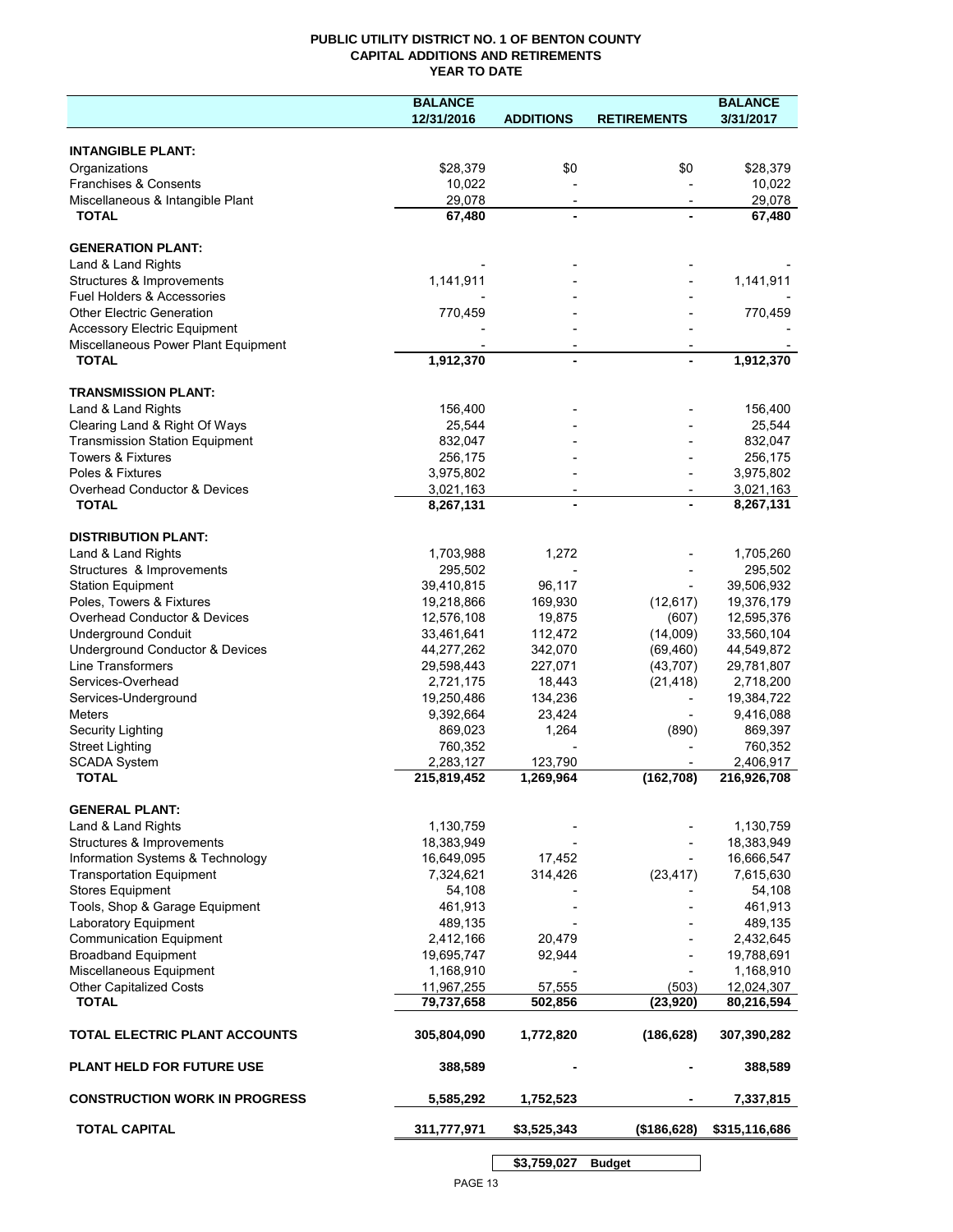# **PUBLIC UTILITY DISTRICT NO. 1 OF BENTON COUNTY STATEMENT OF CASH FLOWS**

|                                                                                                                  | <b>YTD</b><br>3/31/2017 | <b>Monthly</b><br>3/31/2017 |
|------------------------------------------------------------------------------------------------------------------|-------------------------|-----------------------------|
|                                                                                                                  |                         |                             |
| <b>CASH FLOWS FROM OPERATING ACTIVITIES</b><br>Cash Received from Customers and Counterparties                   | \$38,831,554            | \$13,326,673                |
| Cash Paid to Suppliers and Counterparties                                                                        | (27, 157, 768)          | (9,207,202)                 |
| Cash Paid to Employees                                                                                           | (3,203,009)             | (1,071,430)                 |
| <b>Taxes Paid</b>                                                                                                | (3,341,815)             | (1, 129, 876)               |
| <b>Net Cash Provided by Operating Activities</b>                                                                 | 5,128,962               | 1,918,165                   |
| <b>CASH FLOWS FROM NONCAPITAL FINANCING ACTIVITIES</b>                                                           |                         |                             |
| Other Interest Expense                                                                                           |                         |                             |
| Net Cash Used by Noncapital Financing Activities                                                                 |                         |                             |
| <b>CASH FLOWS FROM CAPITAL AND RELATED FINANCING ACTIVITIES</b>                                                  |                         |                             |
| <b>Acquisition of Capital Assets</b>                                                                             | (3,302,231)             | (1,554,596)                 |
| Proceeds from Sale of Revenue Bonds                                                                              |                         |                             |
| Reimbursement of Bond Expense                                                                                    | 10,205                  | 10,205                      |
| <b>Bond Principal Paid</b>                                                                                       |                         |                             |
| <b>Bond Interest Paid</b>                                                                                        |                         |                             |
| <b>Capital Contributions</b>                                                                                     | 75,492                  | 36,169                      |
| Sale of Assets                                                                                                   | 33,659                  | 2,272                       |
| Net Cash Used by Capital and Related Financing Activities                                                        | (3, 182, 875)           | (1,505,950)                 |
| <b>CASH FLOWS FROM INVESTING ACTIVITIES</b>                                                                      |                         |                             |
| Interest Income<br>Proceeds from Sale of Investments                                                             | 113,736                 | 71,272                      |
| Purchase of Investments                                                                                          | (7,998,770)             |                             |
| Joint Venture Net Revenue (Expense)<br><b>Net Cash Used by Investing Activities</b>                              | (7,885,034)             | 71,272                      |
|                                                                                                                  |                         |                             |
| <b>NET INCREASE (DECREASE) IN CASH</b>                                                                           | (5,938,947)             | 483,487                     |
| <b>CASH BALANCE, BEGINNING</b>                                                                                   | \$43,414,514            | \$36,992,080                |
| <b>CASH BALANCE, ENDING</b>                                                                                      | \$37,475,567            | \$37,475,567                |
|                                                                                                                  |                         |                             |
| RECONCILIATION OF NET OPERATING INCOME TO NET<br><b>CASH PROVIDED BY OPERATING ACTIVITIES</b>                    |                         |                             |
| <b>Net Operating Revenues</b>                                                                                    | \$2,673,465             | (\$79,793)                  |
| Adjustments to reconcile net operating income to net cash                                                        |                         |                             |
| provided by operating activities:                                                                                |                         |                             |
| Depreciation & Amortization                                                                                      | 2,491,976               | 830,462                     |
| <b>Unbilled Revenues</b>                                                                                         | 2,200,000               | 1,600,000                   |
| Misellaneous Other Revenue & Receipts                                                                            | 198,608                 | 8,684                       |
| GASB 68 Pension Expense                                                                                          |                         |                             |
| Decrease (Increase) in Accounts Receivable                                                                       | (2,359,307)             | 1,002,246                   |
| Decrease (Increase) in BPA Prepay Receivable                                                                     | 150,000                 | 50,000                      |
| Decrease (Increase) in Inventories                                                                               | (195, 431)              | (110, 867)                  |
| Decrease (Increase) in Prepaid Expenses                                                                          | 134,785                 | 39,343                      |
| Decrease (Increase) in Wholesale Power Receivable                                                                | (761, 573)              | (609, 218)                  |
| Decrease (Increase) in Miscellaneous Assets                                                                      | (781)                   | (717)                       |
| Decrease (Increase) in Prepaid Expenses and Other Charges<br>Decrease (Increase) in Deferred Derivative Outflows | 1,080,343<br>1,063,240  | 212,863<br>91,681           |
| Increase (Decrease) in Deferred Derivative Inflows                                                               | (935, 743)              | (164, 664)                  |
| Increase (Decrease) in Warrants Outstanding                                                                      |                         |                             |
| Increase (Decrease) in Accounts Payable                                                                          | (1,000,643)             | (1, 106, 059)               |
| Increase (Decrease) in Accrued Taxes Payable                                                                     | 722,378                 | 26,052                      |
| Increase (Decrease) in Customer Deposits                                                                         | 42,251                  | 32,138                      |
| Increase (Decrease) in BPA Prepay Incentive Credit                                                               | (40, 314)               | (13, 438)                   |
| Increase (Decrease) in Other Current Liabilities                                                                 | 1,221,328               | 85,274                      |
| Increase (Decrease) in Other Credits                                                                             | (1,555,620)             | 24,178                      |
| <b>Net Cash Provided by Operating Activities</b><br>PAGE 14                                                      | \$5,128,962             | \$1,918,165                 |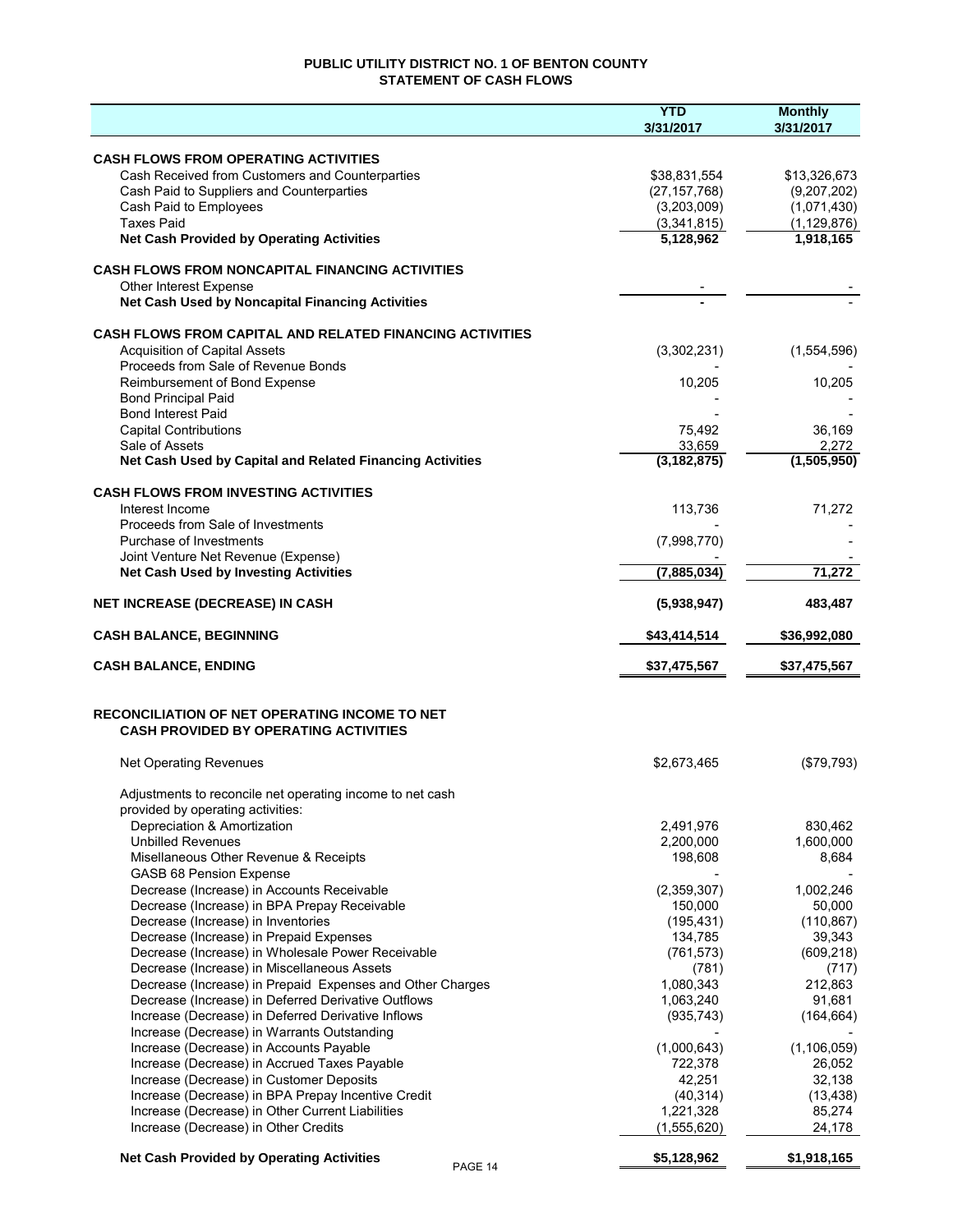# **PUBLIC UTILITY DISTRICT NO. 1 OF BENTON COUNTY WEATHER STATISTICS March 31, 2017**



| Year     | Jan  | ⊢eb  | march | April | mav  | June | July                  | Aug                      | Sept | OCt  | NOV  | Dec  | Annual |
|----------|------|------|-------|-------|------|------|-----------------------|--------------------------|------|------|------|------|--------|
| Normal   | 0.94 | 0.70 | 0.57  | 0.55  | 0.51 | 0.51 | 0.23                  | 0.18                     | 0.31 | 0.49 | 0.95 | .20  | 7.14   |
| 2017     | 1.43 | .78  | 0.79  |       |      |      |                       |                          |      |      |      |      | 4.00   |
| 2016     | 1.47 | 0.27 | .01   | 0.34  | 0.21 | 0.38 | 0.27                  | $\overline{\phantom{0}}$ | 0.08 | 2.59 | 0.57 | 0.47 | 7.66   |
| 6-yr Avg | 0.72 | 0.43 | 0.76  | 0.33  | 0.83 | 0.67 | $\overline{A}$<br>0.1 | 0.19                     | 0.13 | 0.97 | 0.47 | 0.84 | 6.45   |



| ▪∸                                      |                          |                          |                          | --  | ັບ   | ້     | ັບບ∠  | ັບບ    | ັ     |      |                          |   |        |
|-----------------------------------------|--------------------------|--------------------------|--------------------------|-----|------|-------|-------|--------|-------|------|--------------------------|---|--------|
| 14-yr Avg                               | $\overline{\phantom{0}}$ | $\overline{\phantom{0}}$ | $\overline{\phantom{0}}$ |     | 60   | 181   | 432   | 359    | 108   |      |                          |   | 1.121  |
| <b>Cumulative CDDs in Billing Cycle</b> |                          |                          |                          |     |      |       |       |        |       |      |                          |   |        |
| 2017                                    | -                        | -                        | $\overline{\phantom{a}}$ |     |      |       |       |        |       |      |                          |   | -      |
| 2016                                    |                          | -                        | -                        | 347 | .422 | 4.038 | 8.411 | 12.276 | 6.531 | .044 | $\overline{\phantom{a}}$ | - | 34.069 |
| 14-yr Avg                               | -                        | $\sim$                   | -                        | 36  | 750  | 3.319 | 9.734 | 13.092 | 7.133 | .538 | 57                       | - | 34.746 |

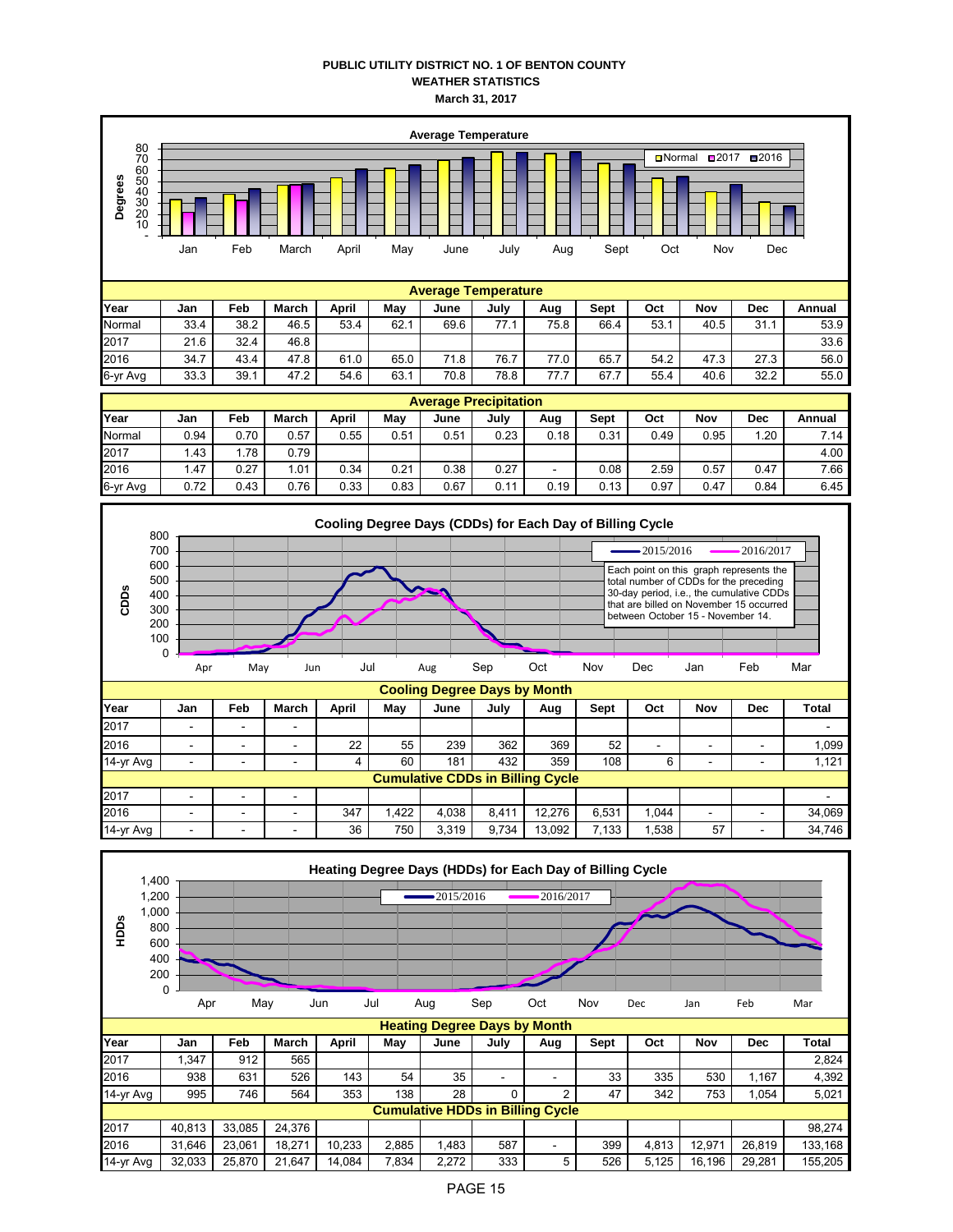#### **PUBLIC UTILITY DISTRICT NO. 1 OF BENTON COUNTY BROADBAND SUMMARY**

#### *March Highlights*

Connect Workplace and Archibald's Auto are new 150Mbps Access Internet (AI) connections on the network. Allpro Inc is a new 100Mbps AI connection as well. Lampson, KID and PocketiNet all upgraded to a 100Mbps AI service on extended contract terms and TCT Computers upgraded to 150Mbps AI on a new term. Lamb Weston and Agri NW both upgraded their transport connections to 1Gig and renewed their contracts. GCBH renewed their existing 50Mbps transport connection for a new three year term. Red Cross disconnected their transport service and American Medical Isotopes (IMA) disconnected their service and are no longer at the location.

|                                                             | ACTUALS                            |                          |                          |              |              |            |      |      |               |             |     |                          |     |            |                                  |                        |
|-------------------------------------------------------------|------------------------------------|--------------------------|--------------------------|--------------|--------------|------------|------|------|---------------|-------------|-----|--------------------------|-----|------------|----------------------------------|------------------------|
|                                                             | 2017<br><b>Budget</b>              | Jan                      | Feb                      | <b>March</b> | <b>April</b> | <b>May</b> | June | July | <b>August</b> | <b>Sept</b> | Oct | <b>Nov</b>               | Dec | <b>YTD</b> | <b>Budget</b><br><b>Variance</b> | Inception<br>to Date   |
| <b>OPERATING REVENUES</b>                                   |                                    |                          |                          |              |              |            |      |      |               |             |     |                          |     |            |                                  |                        |
| Ethernet                                                    | 1,523,071                          | \$113,725                | \$115,216                | \$111,485    |              |            |      |      |               |             |     |                          |     | \$340,426  | 1,182,645                        |                        |
| Non-Recurring Charges                                       | $\overline{\phantom{a}}$           | 1,500                    | 25,519                   | 1,350        |              |            |      |      |               |             |     |                          |     | \$28,369   | (28, 369)                        |                        |
| <b>TDM</b>                                                  | 69,372                             | 5,781                    | 5,781                    | 5,781        |              |            |      |      |               |             |     |                          |     | 17,343     | 52,029                           |                        |
| Wireless                                                    | 312                                | 26                       | 26                       | 26           |              |            |      |      |               |             |     |                          |     | 78         | 234                              |                        |
| Internet Transport Service                                  | 123,540                            | 4,255                    | 3,019                    | 3,705        |              |            |      |      |               |             |     |                          |     | \$10,979   | 112,561                          |                        |
| <b>Fixed Wireless</b>                                       | 82,779                             | 5,976                    | 5,832                    | 5,790        |              |            |      |      |               |             |     |                          |     | \$17,599   | 65,180                           |                        |
| Access Internet                                             | $\sim$                             | 182                      | 2,388                    | 3,622        |              |            |      |      |               |             |     |                          |     |            |                                  |                        |
| Broadband Revenue - Other                                   | 281,642                            | 45,513                   | 41,927                   | 43,720       |              |            |      |      |               |             |     |                          |     | \$131,160  | 150,482                          |                        |
| Subtotal                                                    | 2,080,716                          | 176,959                  | 199,708                  | 175,479      |              |            |      |      |               |             | ÷   | ÷,                       |     | \$552,146  |                                  |                        |
| NoaNet Maintenance Revenue                                  |                                    |                          |                          |              |              |            |      |      |               |             |     |                          |     |            |                                  |                        |
| <b>Bad Debt Expense</b>                                     |                                    |                          |                          |              |              |            |      |      |               |             |     |                          |     |            |                                  |                        |
| <b>Total Operating Revenues</b>                             | 2,080,716                          | 176,959                  | 199,708                  | 175,479      |              |            |      |      |               |             |     |                          |     | \$552,146  | 1,528,570                        | 16,790,762             |
| <b>OPERATING EXPENSES</b>                                   |                                    |                          |                          |              |              |            |      |      |               |             |     |                          |     |            |                                  |                        |
| Marketing & Business Development                            | $\overline{\phantom{a}}$           | $\sim$                   | ٠                        | $\sim$       |              |            |      |      |               |             |     |                          |     |            | $\sim$                           |                        |
| General Expenses                                            | 318,185                            | 61,302                   | 81,153                   | 25,314       |              |            |      |      |               |             |     |                          |     | \$167,769  | 150,416                          |                        |
| Other Maintenance                                           | 90,000                             | 477                      | 271                      | 16,169       |              |            |      |      |               |             |     |                          |     | \$16,918   | 73,082                           |                        |
| NOC Maintenance                                             | 411,681                            | 1,460                    | $\overline{\phantom{a}}$ | (1,460)      |              |            |      |      |               |             |     |                          |     |            | 411,681                          |                        |
| Wireless Maintenance                                        | $\overline{\phantom{a}}$           |                          |                          |              |              |            |      |      |               |             |     |                          |     | \$0        | $\blacksquare$                   |                        |
| Subtotal                                                    | 819,866                            | 63,239                   | 81,424                   | 40,023       | $\sim$       |            |      |      |               |             |     | $\overline{\phantom{a}}$ |     | \$184,686  | 635,180                          | 9,980,978              |
| NoaNet Maintenance Expense                                  | $\overline{\phantom{a}}$           | $\overline{\phantom{a}}$ | $\sim$                   | $\sim$       |              |            |      |      |               |             |     |                          |     | \$0        | $\blacksquare$                   |                        |
| Depreciation                                                | 886,520                            | 65,230                   | 65,039                   | 64,369       |              |            |      |      |               |             |     |                          |     | \$194,639  | 691,881                          | 9,995,239              |
| <b>Total Operating Expenses</b>                             | 1,706,386                          | 128,470                  | 146,463                  | 104,393      |              |            |      |      |               |             |     |                          |     | \$379,325  | 1,327,061                        | 19,976,218             |
| <b>OPERATING INCOME (LOSS)</b>                              | 374,330                            | 48,489                   | 53,245                   | 71,087       |              |            |      |      |               |             |     |                          |     | \$172,821  | 201,509                          | (3, 185, 456)          |
| NONOPERATING REVENUES & EXPENSES                            |                                    |                          |                          |              |              |            |      |      |               |             |     |                          |     |            |                                  |                        |
| Internal Interest due to Power Business Unit <sup>(1)</sup> | (347, 328)                         | (28, 913)                | (28, 729)                | (28, 278)    |              |            |      |      |               |             |     |                          |     | (\$85,920) | 261,408                          | (6,013,014)            |
| <b>CAPITAL CONTRIBUTIONS</b>                                |                                    |                          |                          |              |              |            |      |      |               |             |     |                          |     |            |                                  |                        |
| Contributions in Aid of Broadband<br><b>BTOP</b>            | 10,000<br>$\overline{\phantom{a}}$ | 1,688<br>×               | 98                       | 6,325<br>÷.  |              |            |      |      |               |             |     |                          |     | \$8,110    | (1,890)<br>$\sim$                | 4,824,691<br>2,282,671 |
|                                                             |                                    |                          |                          |              |              |            |      |      |               |             |     |                          |     |            |                                  |                        |
| <b>INTERNAL NET INCOME (LOSS)</b>                           | \$37,002                           | \$21,264                 | 24,613                   | 49,134       |              |            |      |      |               |             |     |                          |     | \$95,011   | \$461,027                        | (2,091,108)            |
| <b>NOANET COSTS</b>                                         |                                    |                          |                          |              |              |            |      |      |               |             |     |                          |     |            |                                  |                        |
| <b>Member Assessments</b>                                   | ۰                                  |                          | ۰.                       | $\sim$       |              |            |      |      |               |             |     |                          |     | $\sim$     |                                  | \$3,159,092            |
| Membership Support                                          | $\blacksquare$                     | 657                      | 522                      | 2,842        |              |            |      |      |               |             |     |                          |     | \$4,021    |                                  | 121,258                |
| <b>Total NoaNet Costs</b>                                   |                                    | 657                      | 522                      | 2,842        |              |            |      |      |               |             |     |                          |     | \$4,021    | (\$4,021)                        | \$3,280,350            |
| <b>CAPITAL EXPENDITURES</b>                                 | \$953,616                          | \$104,165                | \$55,558                 | (\$14,493)   |              |            |      |      |               |             |     |                          |     | \$145,230  | \$808,386                        | \$20,864,702           |
|                                                             |                                    |                          |                          |              |              |            |      |      |               |             |     |                          |     |            |                                  |                        |
| NET CASH (TO)/FROM BROADBAND <sup>(2)</sup>                 | \$317,234                          | \$10,585                 | 62,302                   | 153,432      |              |            |      |      |               |             |     |                          |     | \$226,319  |                                  | (\$10,227,907)         |

(1) Internal interest budget is estimated based on cash flow projections (an interest rate of 3.53% is being used).

(2) Includes excess of revenues over operating costs, capital expenditures and NoaNet assessments; excludes depreciation and internal interest to Electric System